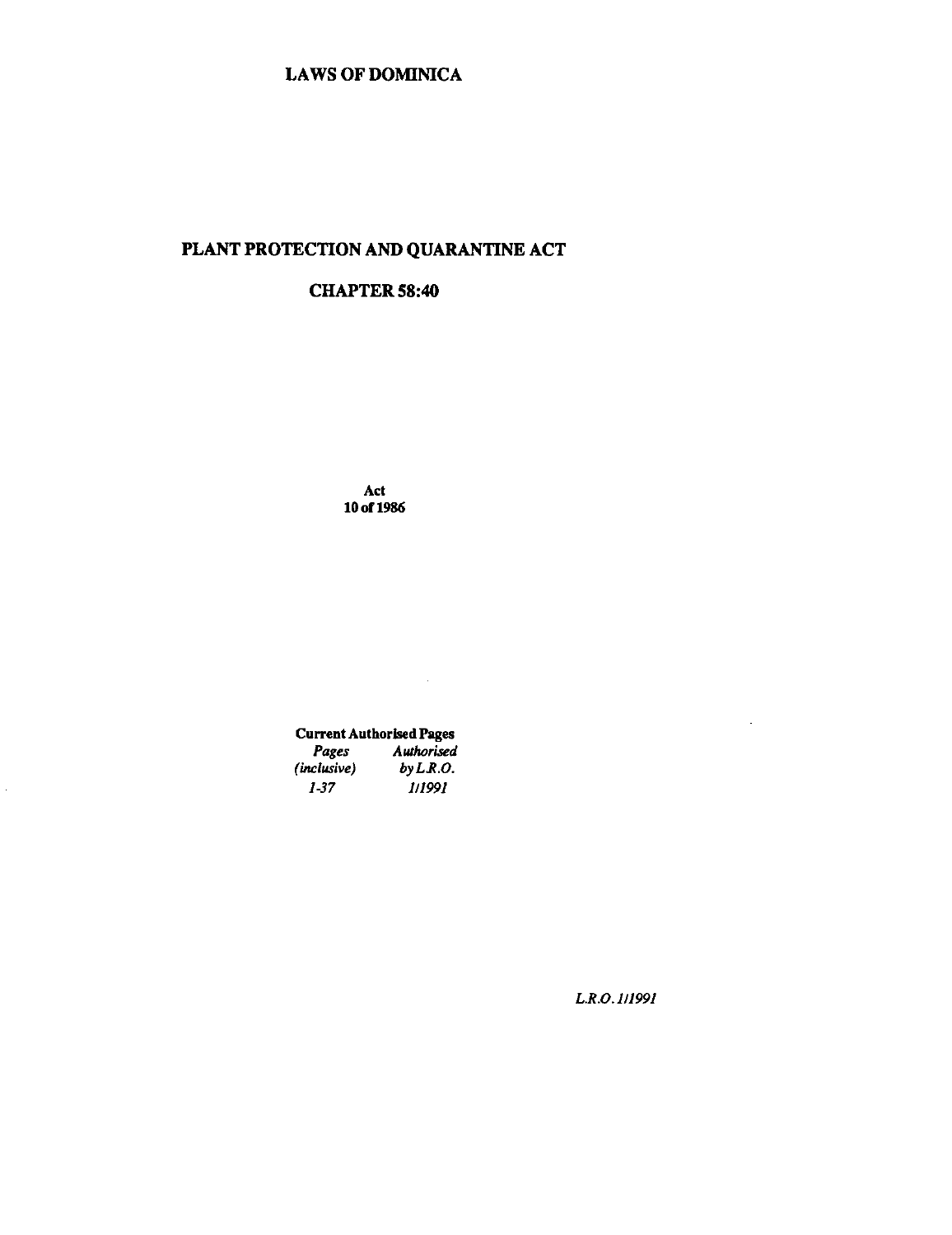2 Chap. 58:40 *Plant Protection and Quarantine* 

 $\bar{a}$ 

## Index of Subsidiary Legislation

|                                                    | Page |
|----------------------------------------------------|------|
| <b>Plant Protection (Importations) Regulations</b> | 14   |
| Plant Protection (Import Prohibition) Regulations  | -37  |

Note on Omission

The Plant Protection and Quarantine (Unroasted or Unprocessed Coffee Beans Importation Prohibition) Order 1986 (S.R.O. 44/1986) made under section 7 of the Act has been omitted.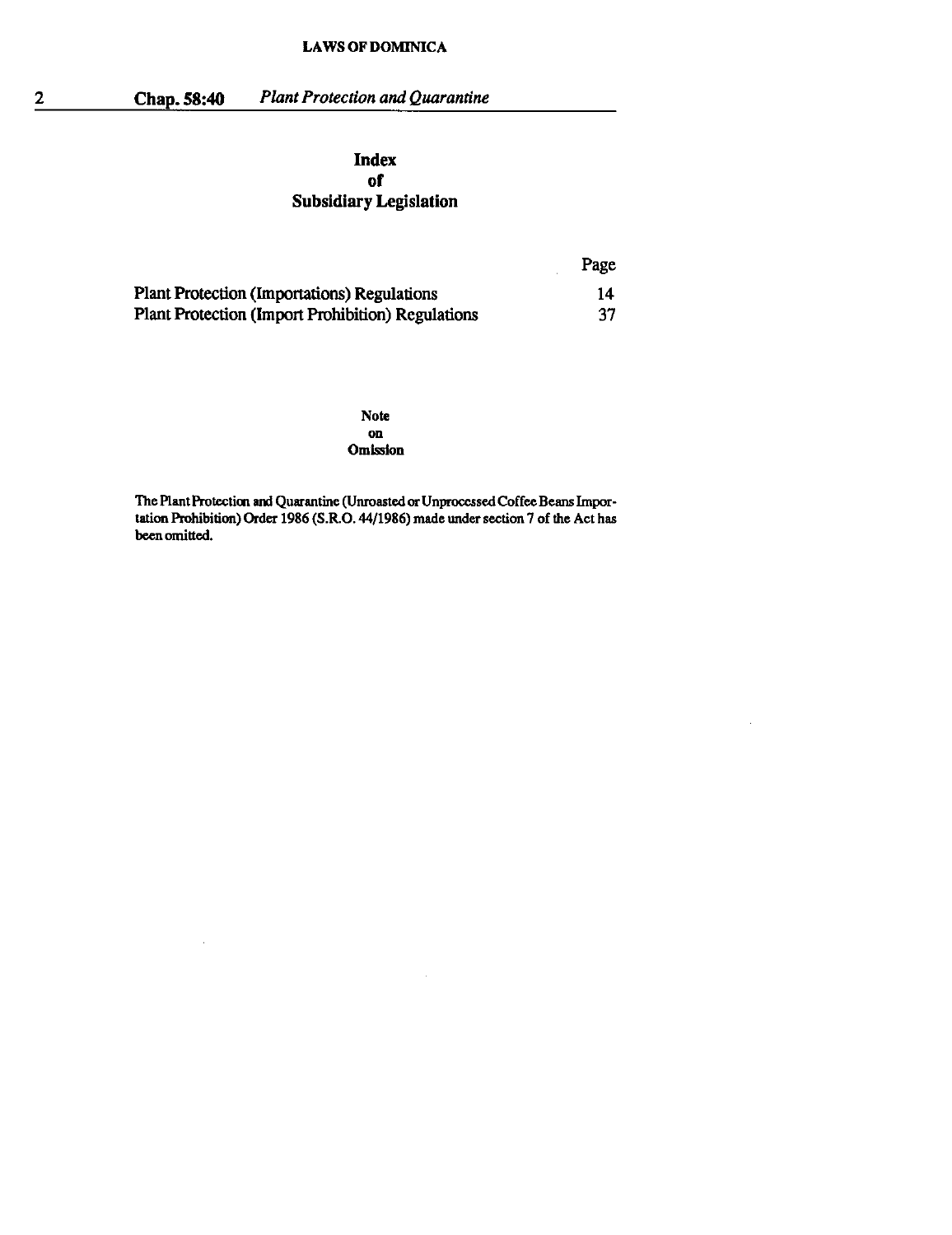## CHAPTER 58:40

## PLANT PROTECTION AND QUARANTINE ACT

## ARRANGEMENT OF SECTIONS

### **SECTION**

- 1. Short title.
- 2. Interpretation.
- 3. Pennit required for restricted articles.
- 4. Applications for and restrictions on grant of pennits.
- 5. Emergency pennits.
- 6. Official shipments.
- 7. Minister may prohibit or regulate importation of restricted articles.
- 8. Ministermay by Order take steps to prevent the spread of plant pests.
- 9. Order modifying pennit.
- 10. Notification of artival or movement in the mail.
- 11. Safeguards.
- 12. Export certification.
- 13. Exclusion of liability.
- 14. Occupier responsibility.
- 15. Pest control notice.
- 16. Failure to comply with notice.
- 17. Reimbursement of costs.
- 18. Debt recovery.
- 19. Waiving of expenses.
- 20. Duration of quarantine.
- 21. Removal of plants under quarantine.
- 22. Detennination of eradication.
- 23. Inability to locate occupier or owner.
- 24. Compensation.
- 25. Establishment of Plant Protection and Quarantine Service.
- 26. Power of Plant Protection and Quarantine Service.
- 27. Penalties.
- 28. Regulations.
- 29. Savings.

SCHEDULE.

*L.R.O.l!1991*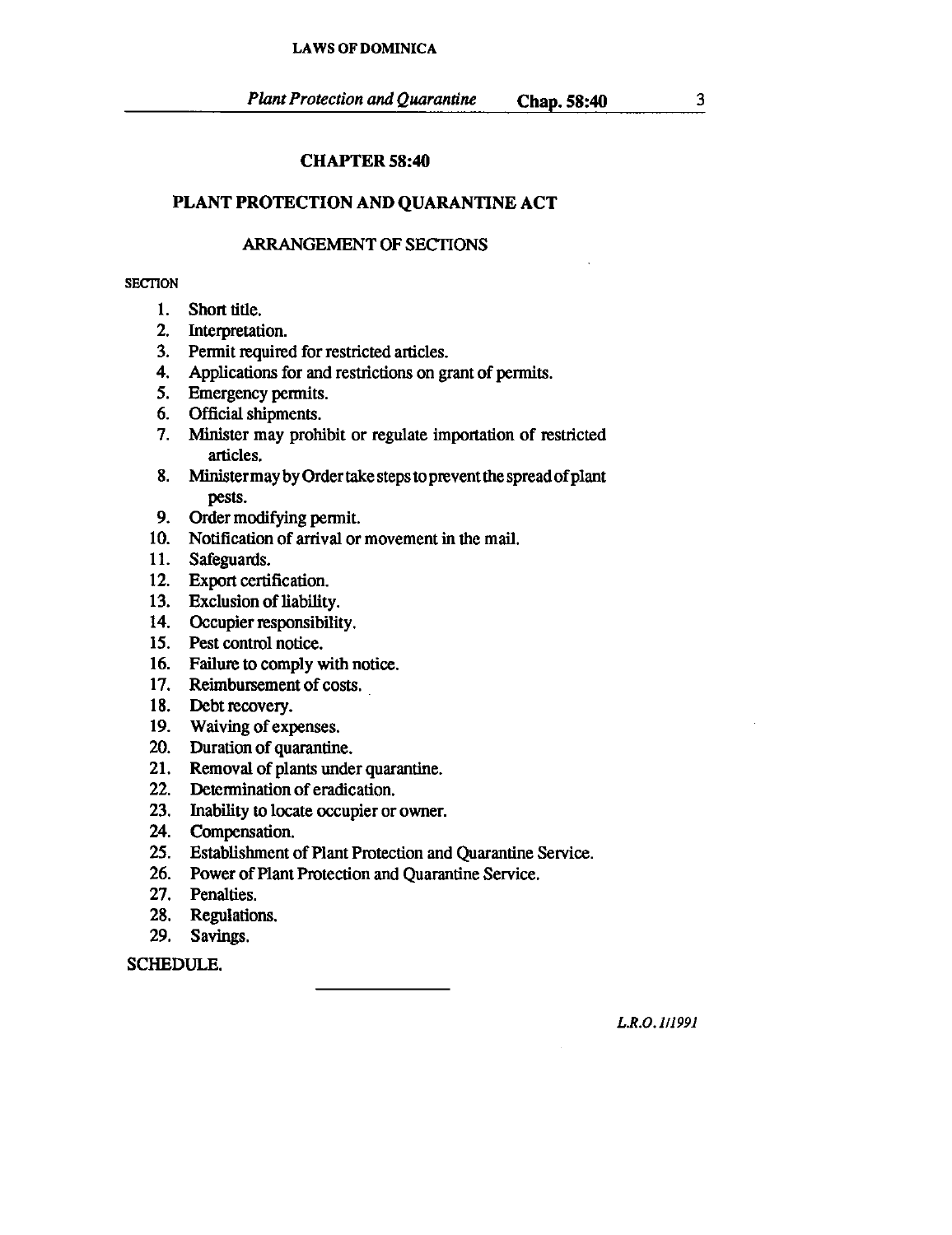4

Chap. 58:40 *Plant Protection and Quarantine* 

## CHAPTER 58:40

## PLANT PROTECTION AND QUARANTINE ACT

#### 10 of 1986. AN ACT to provide for the protection of the agricultural resources of Dominica from dangerous plants, pests and diseases.

**Commencement. Short title.**  [27th March 1986] 1. This Act may be cited as the  $-$ PLANT PROTECTION AND QUARANTINE ACT.

**Interpretation.** 2. In this  $Act -$ 

- "carrier" refers to aircraft, vessels, vehicles or any other means of transport;
- "fruits and vegetables" include all edible portions of food plants in the raw or unprocessed state;
- "Minister" means the Minister responsible for Agriculture;
- ''notifiable plant pest" means any plant pests of substantial economic importance for which measures must be taken for its eradication, control or to prevent its further spread;
- "occupier" in relation to any land or building means the person in actual occupation or, where there is no such person, the owner of the land or building;
- "owner" refers to the person who is for the time being entitled to receive the rent of any land or who, were the land let to a tenant, would be entitled to receive the rent
- "plantingmaterial"includes trees, shrubs, vines, cuttings, grafts, scions, buds, bulbs, roots, seeds, and any other plant part capable of propagation;
- "plant pest" means any living stage of any insect, mite, nematode, slug, snail, protozoa or other invertebrate or vertebrate animal, bacterium, fungus, parasitic plant or reproductive part thereof, viruses, mycoplasma, or any organism similar or allied with any of the foregoing capable of causing damage to any plant or plant product;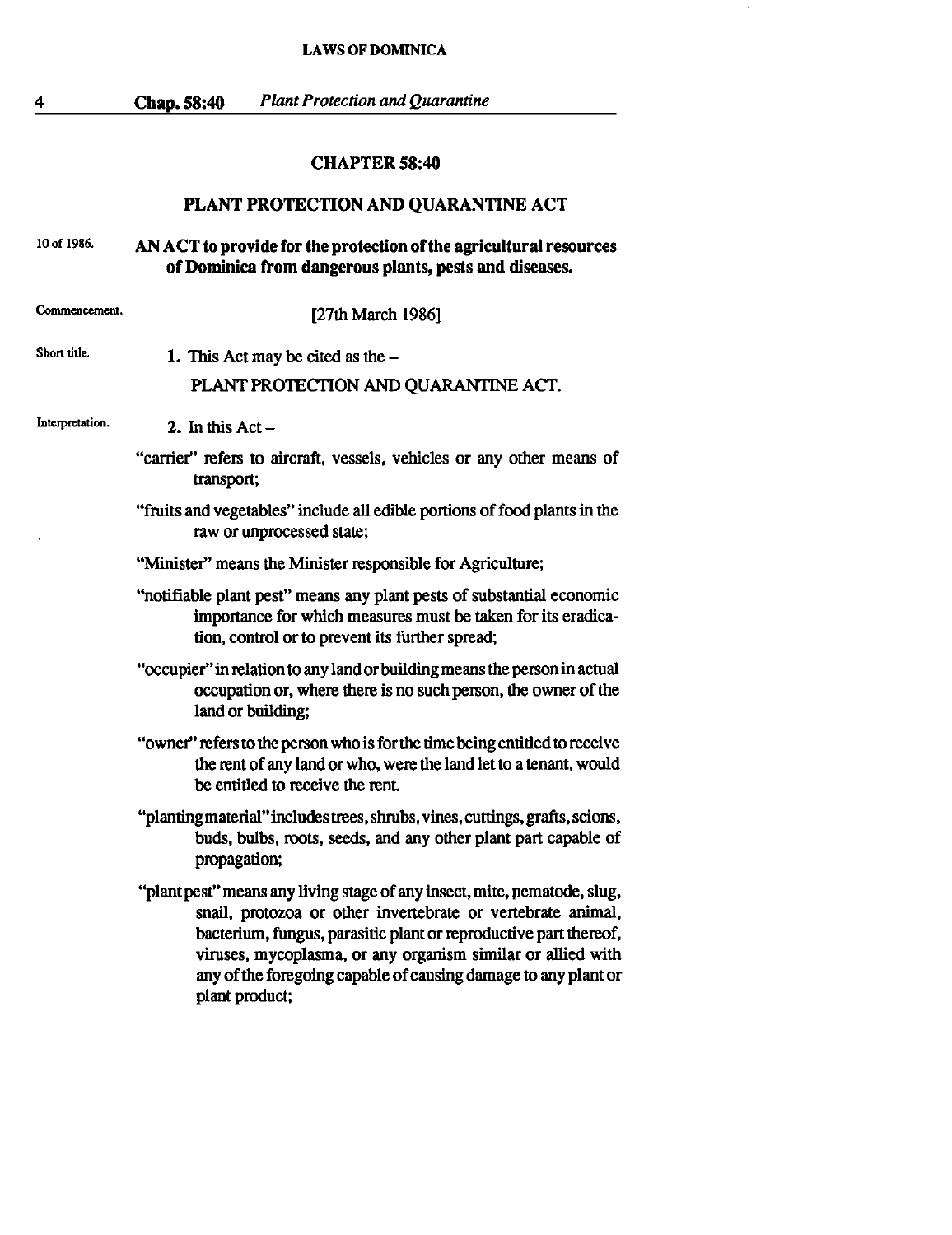- ''plant product" means any substance. material or article orof vegetable origin, including pollen, either processed orunprocessed, which is capable of harbouring or transporting plant pests;
- "Plant Protection and Quarantine Service" means the Plant Protection and Quarantine Service established under section 25;
- "receptacle" includes any package, box, container, covering, wrapper or anything whatsoever in which plants are, or have been imported, kept or conveyed, or which can serve to transport plant pests;
- "soil" means the loose surface material of the earth in which plants grow, which consists mainly of disintegrated rock with an admixture of organic matter and soluble salts.

3. Subject to this Act, no person shall import or offer for entry into  $\frac{\text{Permit required}}{\text{for restricted}}$ Dominica any planting material, fruits, vegetables, plant products, articles. plant pests, soil or any other non-plant articles (hereinafter referred to as "restricted articles") unless he first obtains a pennit in accordance with this Act.

4. (1) Applications for permits shall be made to the Minister in the Applications for each perscribed. manner prescribed.

(2) Where the Minister decides to grant a permit, he shall do so permits. in accordance with this Act and on such terms and conditions as he considers apMpropriate.

(3) Without prejudice to any otherterms and conditions subject to which a permit may be granted, it shall be a condition of each permit that $-$ 

- (a) each importation of a restricted article is accompanied by a phytosanitary certificate issued by the appropriate government department or agency in the country;
- (b) the certificate referred to in paragraph  $(a)$  shall be similar to that adopted from time to time by the International Plant Protection Convention of 1951 or an amended model; and
- $(c)$  planting material shall, where the Ministry of Agriculture considers it necessary, be grown locally by or under the supervision of the Ministry and if found

*L.R.O.1I199J*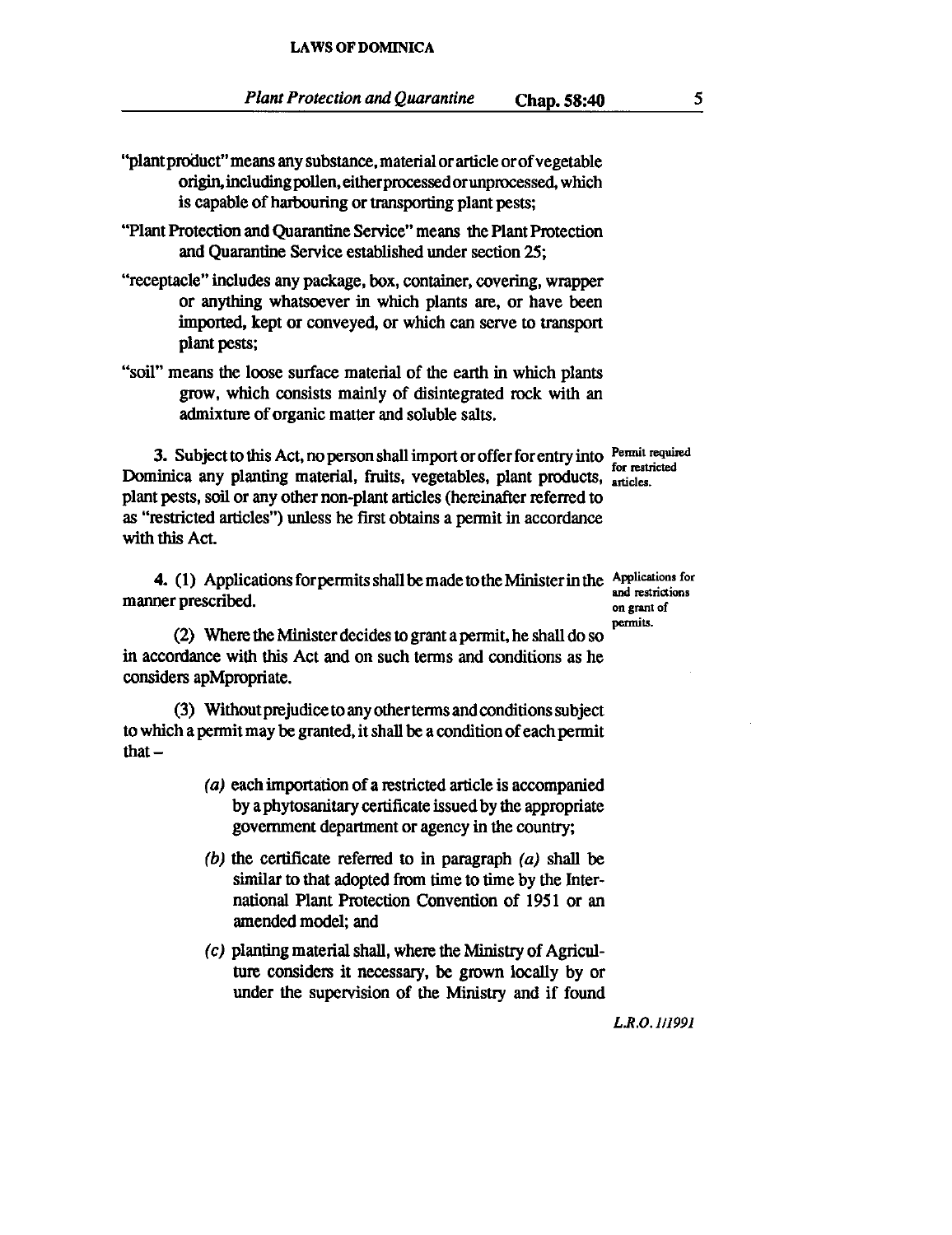harbouring or likely to harbour plant pests, shall be subject to such remedial treatment as may be stipulated.

**Emergency permits.** 

6

5. The Minister is authorised to issue an emergency permit for the entry of certain pre-determined restricted articles offered for entry and for which no permit was previously granted provided the article is found to be free of plant pests and its introduction is justifiable.

**Official shipments.** 

6. Any restricted article imported by the Ministry of Agriculture for experimental purposes shall be imported under such conditions and regulations as specified by the Minister.

**Minister may prohibit or regulate importation of restricted articles.** 

7. (1) Notwithstanding section 3, the Minister, if it appears to him that the importation of a restricted article into Dominica is likely to result in the entry or spread of a plant pest, may by Order prohibit or regulate the importation of any such restricted article into Dominica.

- (2) An Order under subsection  $(1)$  may  $-$ 
	- (a) where it regulates the importation of a restricted article into Dominica, specify conditions subject to which the article may be imported;
	- (b) director authorise the seizure or disposal of any restricted article, the importation of which is prohibited or does not satisfy the conditions specified in the Order.

**Minister may.by Order take steps to prevent the spread of plant pests.** 

8. (1) The Minister may make such Orders as he thinks necessary or expedient for the control of or for preventing the spread of plant pests in Dominica.

- (2) An Order made under subsection  $(1)$  may  $-$ 
	- (a) identify the notifiable plant pest under consideration;
	- (b) determine the land or nursery to be placed under quarantine and advise the occupier or owner by notice in writing accordingly;
	- (c) set forth the action to be taken by the Plant Protection and Quarantine Service and the occupier or owner in order to control the plant pest;
	- (d) restrict, prohibit or control the cultivation and harvesting of any plant on any land or nursery under quarantine;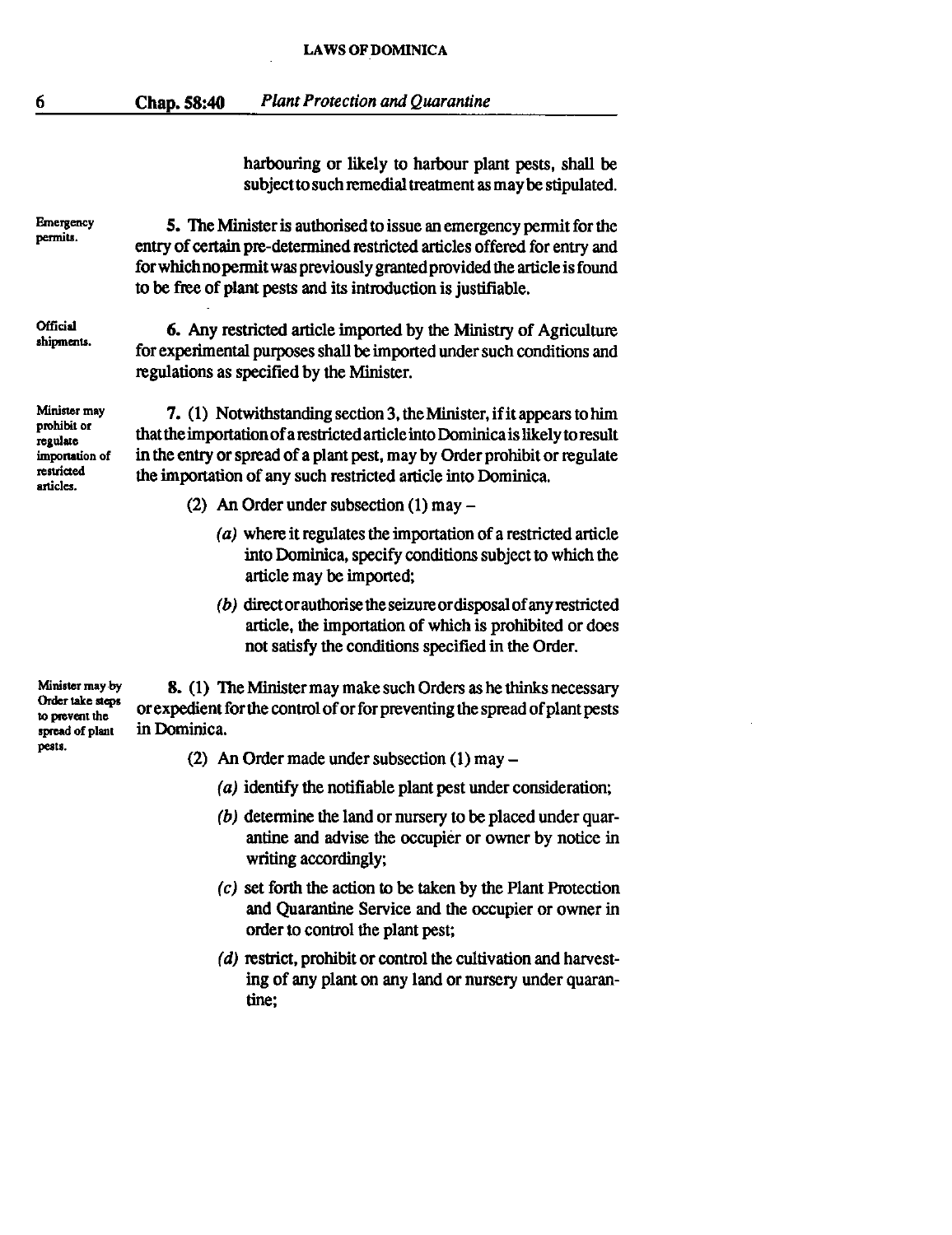- $(e)$  direct or authorise the destruction, removal or treatment of any restricted article;
- $(f)$  restrict or prohibit the movement, selling, exposing or offering for sale or the distribution of a restricted article; or
- $(g)$  direct or authorise the entering on any land for the purpose of destroying, removing or treating a restricted article in respect of which an Order is made under subsection (1).

9. When a permit has been granted for the importation of any Order modifying restricted article, but an Order affecting this permit is subsequently set forth as authorised under section 7 or 8, the permit may be revoked or modified so as to conform to the Order under consideration.

10. The Comptroller of Customs, through an authorised officer or Notification of any officer of the Postal Service through the Postmaster General, shall anival or movement in the promptly notify the Plant Protection and Quarantine Service - mail.

- (a) in the case of the Comptroller of Customs, of the arrival at the port of entry of any restricted articles regulated by this Act; or
- (b) in the case of the Postal Service, of the movement in the mail of any restricted articles regulated by this Act,

and further shall not release or dispose of the articles unless so authorised by the Plant Protection and Quarantine Service.

11. A restricted article which is prohibited or the importation of Safeguards. which is regulated by this Act or Orders issued pursuant thereto, if temporarily in the country or territorial waters of Dominica is subject tosuch regulations as the Ministermay prescribe. All carriers, including ships and aircraft, their stores and furnishings while the carriers are temporarily in the territory of Dominica shall be subject to such regulations.

12. The Minister may make such Orders and use such means as he Expon certifica-<br>he's necessary to provide for the increasion of domagic plants and tion. thinks necessary to provide for the inspection of domestic plants and plantproductsofferedforexportandtocertifyto shippers and interested parties as to the freedom of such products from injurious plant pests according to the phytosanitary requirements indicated on the model

*L.R.O.1Il99J*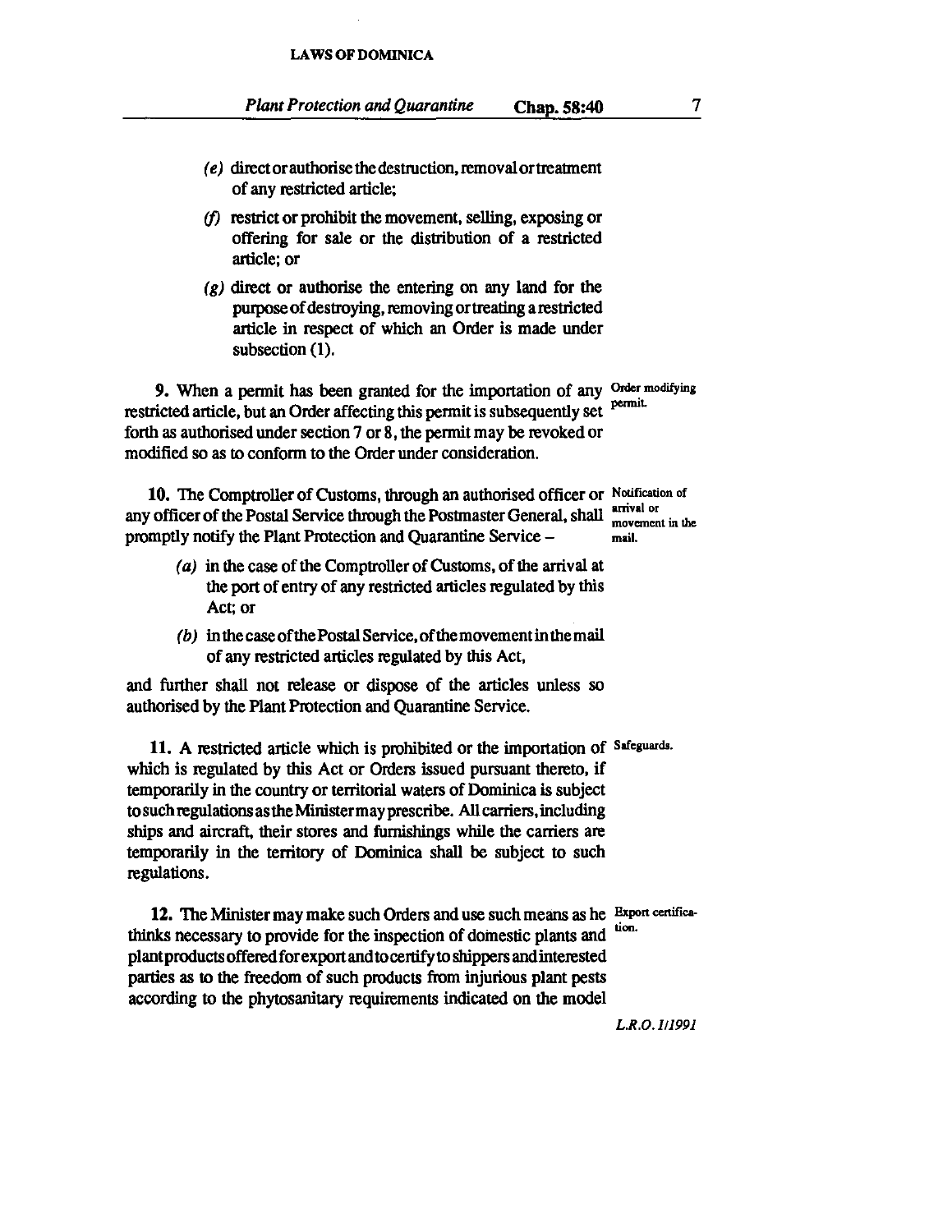| Schedule.                            | certificate adopted by the International Plant Protection Convention of<br>1951 and set out in the Schedule.                                                                                                                                                                                                                                                                                                                                                                                                    |  |  |
|--------------------------------------|-----------------------------------------------------------------------------------------------------------------------------------------------------------------------------------------------------------------------------------------------------------------------------------------------------------------------------------------------------------------------------------------------------------------------------------------------------------------------------------------------------------------|--|--|
| <b>Exclusion of</b><br>liability.    | 13. No liability may be attached to the Government of Dominica or<br>any duly authorised officer for the destruction of material brought into<br>Dominica in violation of this Act or any Orders or Regulations issued<br>pursuant thereto. Likewise, the Government is in no way liable for any<br>damage done, or delays incurred by treatments or other quarantine<br>action deemed necessary and performed under the existing Orders. All<br>such treatment are performed at the sole risk of the importer. |  |  |
| Occupier<br>responsibility.          | 14. The occupier or owner of any land or nursery on which a<br>suspected or identified notifiable plant pest is found shall, as soon as<br>possible, advise the Plant Protection and Quarantine Service accord-<br>ingly.                                                                                                                                                                                                                                                                                       |  |  |
| Pest control<br>notice.              | 15. Any authorised officer of the Plant Protection and Quarantine<br>Service may, by notice in writing served upon the occupier or owner of<br>any land or nursery and which describes the measures to be taken to<br>prevent the further spread or to control or eradicate the notifiable pest<br>under consideration, require the occupier or owner to $-$                                                                                                                                                    |  |  |
|                                      | $(a)$ at his own expense and within the time specified in the<br>notice, take such measures as may be recommended or<br>required to prevent the further spread, or to control or<br>eradicate the notifiable pest or pests;                                                                                                                                                                                                                                                                                     |  |  |
|                                      | $(b)$ be responsible for the implementation of control or eradica-<br>tion measures even if they are not stipulated in the written<br>notice.                                                                                                                                                                                                                                                                                                                                                                   |  |  |
| Failure to<br>comply with<br>notice. | 16. Where an occupier or owner fails to take any measures which he<br>is required to take by notice under section 15, upon expiration of the time<br>specified in the notice, an authorised officer of the Plant Protection and<br>Quarantine Service shall enter the land or nursery and have implemented<br>the measures to be taken.                                                                                                                                                                         |  |  |
| Reimbursement<br>of costs.           | 17. Any expenses incurred by an authorised officer of the Plant<br>Protection and Quarantine Service in connection with those measures to<br>be taken under a notice issued under section 15, shall be reimbursed by                                                                                                                                                                                                                                                                                            |  |  |

the occupier or owner, whoever may be responsible for operating the

 $\bar{z}$ 

land or nursery.

8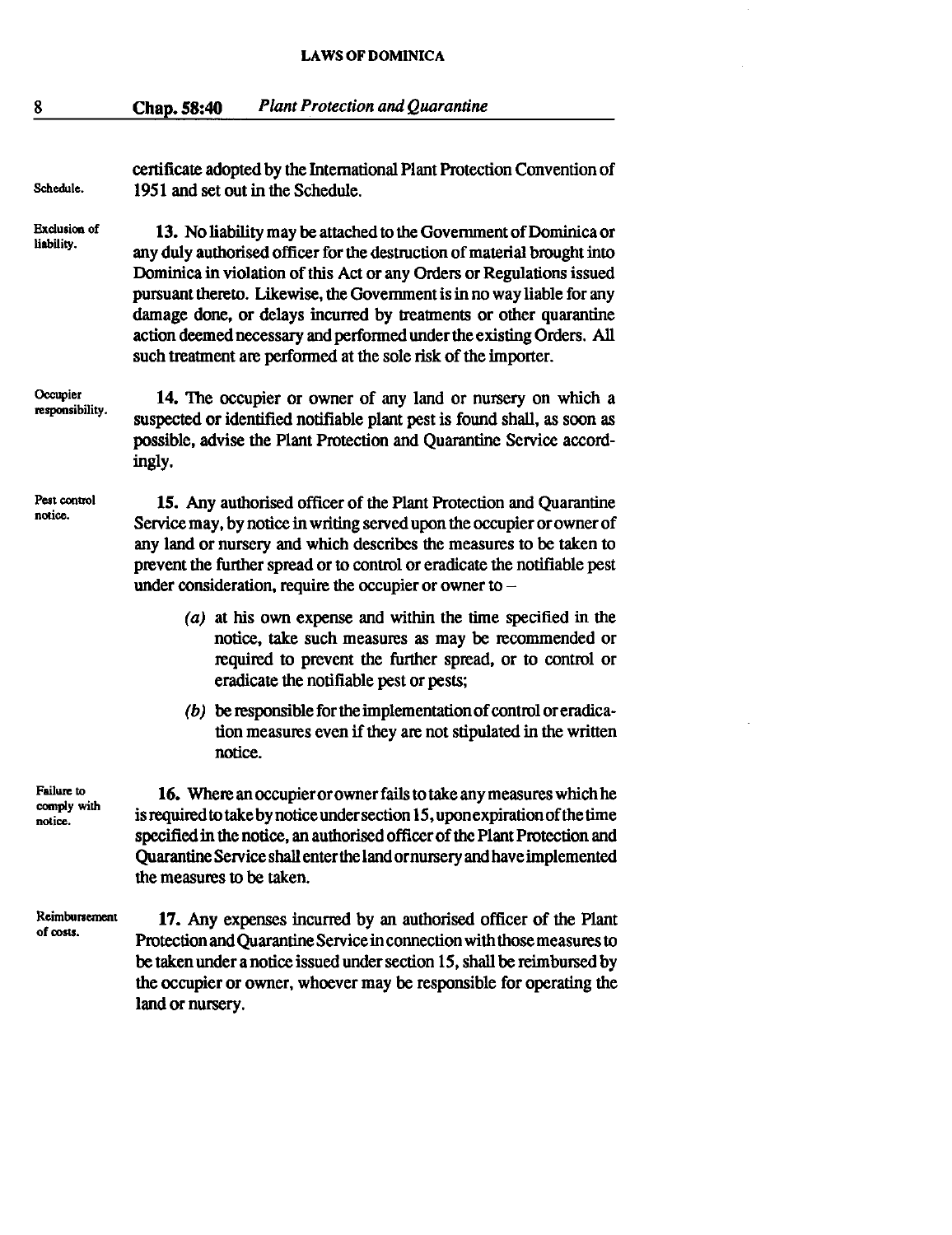18. Any expenses for measures as described under section 16 are Debt recovery. recoverable as a debt which, until paid, are considered as the first charge upon the land or nursery affected by the notice.

19. The Minister may waive repayment of expenses referred to Waiving of under section 18 for any justifiable reason, which shall be determined bytheMinister and based upon substantiated facts submitted in writing.

20. A notice served on the occupier or owner of land or a nursery Duration of under section  $8(2)(b)$  or section 15 shall remain in force until the Plant Protection and Quarantine Service gives the owner or occupier a certificate in writing declaring that the land ornursery no longeris under quarantine.

**21.** While a notice served under section  $8(2)(b)$  or section 15 is in Removal of force, it shall be unlawful to remove or have removed any restricted plants under article from the land or nursery under quarantine unless so authorised by the Plant Protection and Quarantine Service in writing.

22. It shall be the responsibility of the Plant Protection and Quar- Determination of antine Service to determine if any notifiable plant pest has been eradicated and any inspections of land or nurseries to determine this shall be carried out by an authorised officer or officers at no cost to the occupier or owner.

23. Where no person is in actual occupation of any land or should Inability to locate it not be possible to locate the occupier or owner, service of any notice  $\frac{\text{occupier}}{\text{owner}}$ under this Act shall be made by affixing the notice to a conspicuous place on the land and such affixing shall be considered as an authorised service of notice.

24. The Ministeris authorised to compensate, out of moneys voted Compensation. for that purpose by the State, occupiers and owners of lands and nurseries where any healthy plants, restricted articles or food products have been destroyed in order to achieve eradication or prevent the further spread of an identifiable pest.

25. There is hereby established for the purposes of this Act a Plant Establishment of Protection and Quarantine Service which shall comprise officers of the sand Quarantine Ministry of Agriculture designated in writing by the Minister to Service. administer and enforce the provisions of this Act. The purpose of the

*L.R.O. Itl991*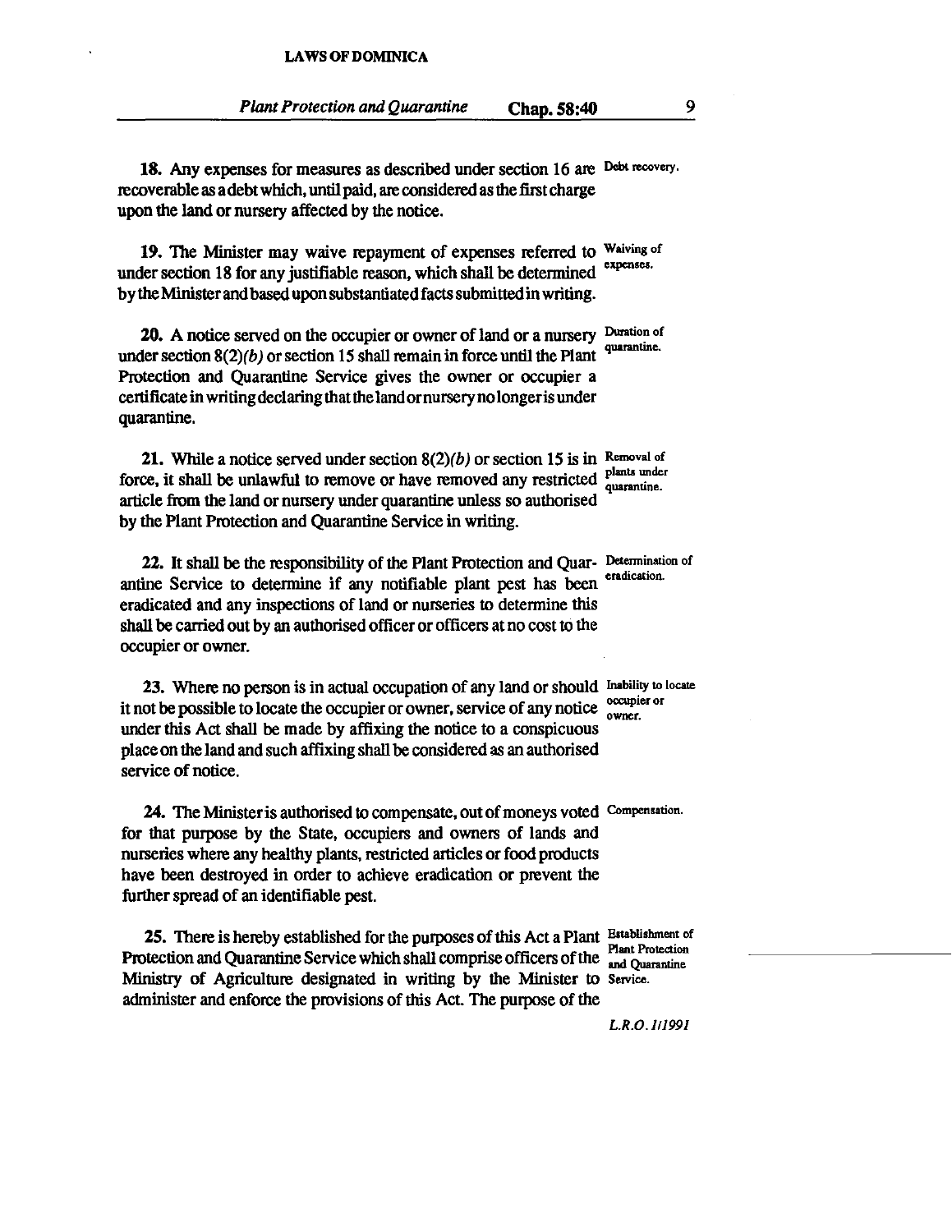Plant Protection and Ouarantine Service is to prevent the entry into Dominica of plant pests, which are likely to affect adversely any sector of the local agricultural industty and to generally protect the agricultural resources of Dominica.

**Power** of Plant Protection and **Quarantine Service.** 

Penalties.

26. (1) The Plant Protection and Quarantine Service shall have power to do all that is necessary or incidental to the effective carrying out of the provisions of this Act and any Orders or Regulations made thereunder.

(2) Without prejudice to the generality of subsection (l), any Plant Protection and Quarantine Officer designated in writing by the Minister under section 25 to administer and enforce the provisions of this Act, who is furnished with suitable identification, shall have the power-

- (a) if he has cause to believe that any person, receptacle or carrier coming into or moving within Dominica possesses, contains or carries any restricted articles that constitute a risk to the agriculture of Dominica the entty or movement of which is prohibited or restricted by this Act or Orders issued pursuant thereto, to stop and without warrant, search and examine such persons, receptacles orcarriers and seize, detain, treat, destroy or otherwise dispose of such restricted articles brought intoormoving within Dominicainviolationofthis Act; and
- (b) if he has cause to believe that a notificable plant pest may be present on any land, to enter on such land and without warrant to carry out survey and detection programmes as well as to treat, destroy and remove any restricted articles, he being required, however, toinform the occupier, if present at the time, of the intention to enter, search, examine, treat, destroy or remove.

27. Any person who  $-$ 

- (a) contravenes any provision of this Act or the Regulations made thereunder;
- (b) alters, forges, counterfeits, defaces or destroys any document or certificate provided for in this Act; or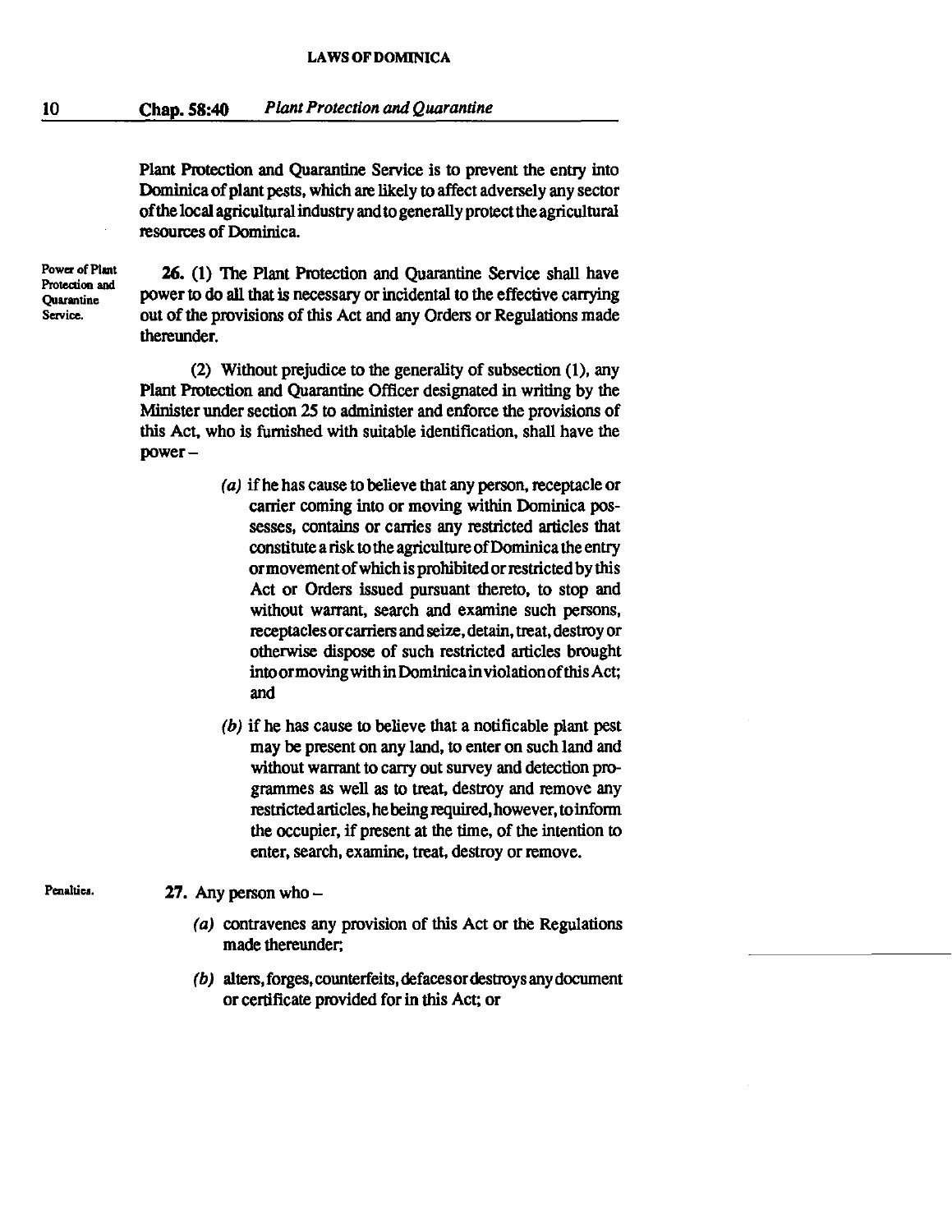$(c)$  in any manner obstructs, impedes, or commits an assault upon or causes bodily harm to any duly authorised employee of the Plant Protection and Quarantine Service or the Ministry of Agriculture in the execution of any of the powers conferred by this Act,

is liable to a fine of five thousand dollars and to imprisonment for six months.

28. The Minister may make Regulations as he considers necessary Regulations. or expedient for carrying out the provisions of this Act and in particular may make Regulations -

- (a) prescribing anything which is required by this Act to be prescribed;
- $(b)$  governing the procedure relating to the issue of permits;
- (c) authorising the keeping of a restricted article in a specified place;
- (d) describing the measures to be taken where a restricted article is kept in a specified place;
- (e) providing for the revocation of pennits;
- $(f)$  providing for the inspection of nurseries or any other place where plants are grown for the purpose of sale;
- $(g)$  providing for the treatment of buildings, vehicles, ships or aircraft in which a restricted article is or was conveyed or stored;
- (h) regulating the importation of a restricted article;
- (i) prescribing what fees are to be paid where treatment or quarantine action was given or taken.

29. All Regulations made under the Plant Protection and Quaran- Savings. tine Act 1972 (repealed by this Act) or having effect as if made under <sup>16 of 1972.</sup> the Act shall continue in force until revoked.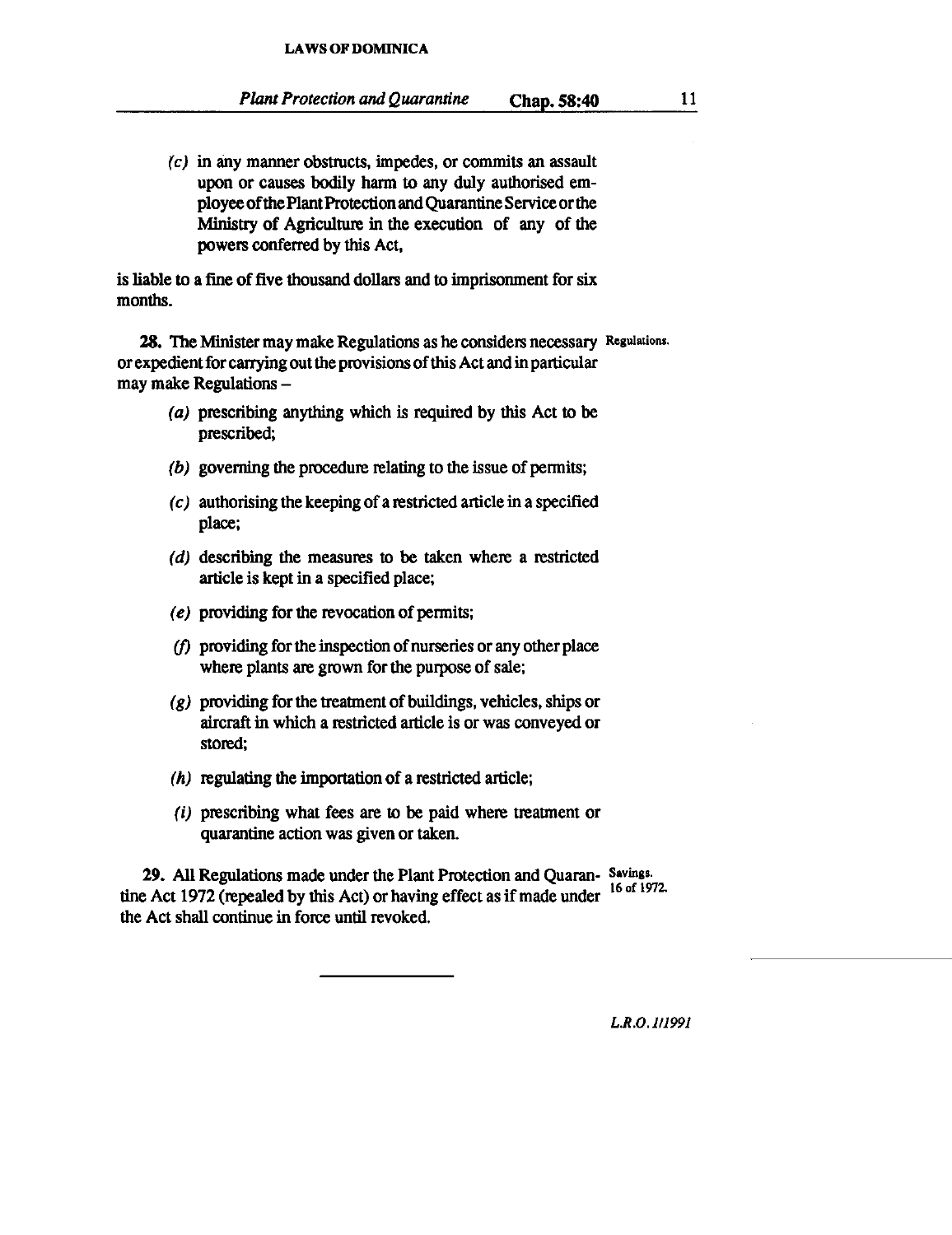Section 12.

12

#### **SCHEDULE**

#### PHYTOSANITARY CERTIFICATE

#### PLANT PROTECTION AND QUARANTINE SERVICE

THIS IS TO CERTIFY that the plants, part of plants or plant products described below, or representative samples of them, were thoroughly examined<br>on an authorised officer of an authorised officer of the Plant Protection and Quarantine Service and were found to the best of his knowledge to be substantially free from injurious diseases and pests, and that the consignment is believed to conform with the current phytosanilary regulations of the importing country both as stated in the additional declaration hereon and otherwise.

Fumigation or disinfection treatment (if any)

|--|--|

Duration of exposure ................................... Concentration .......................... ..

#### DESCRIPTION OF CONSIGNMENT

*(Please state precise location)*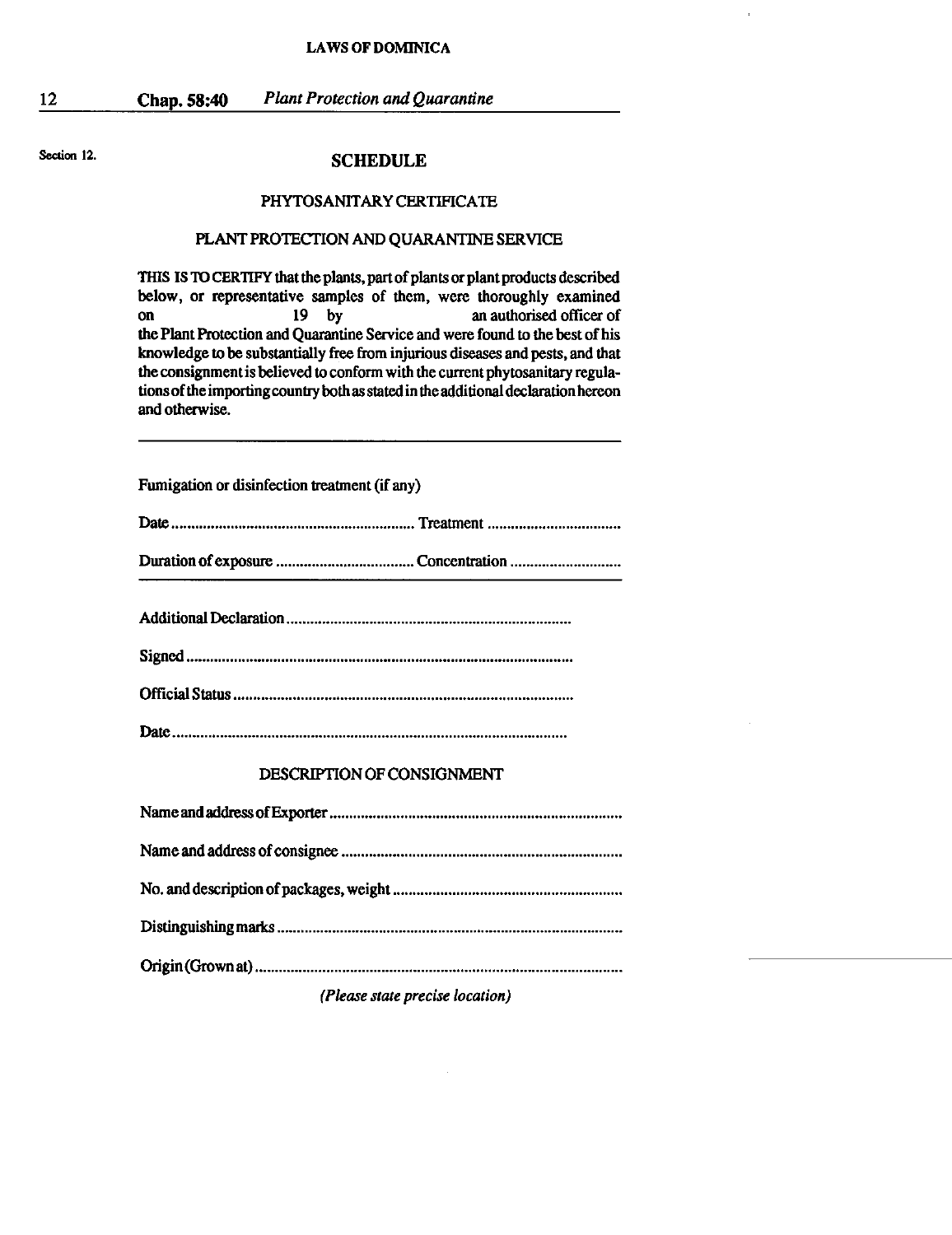$\ddot{\phantom{a}}$ 

 $\sim$ 

*L.R.O.111991* 

 $\bar{z}$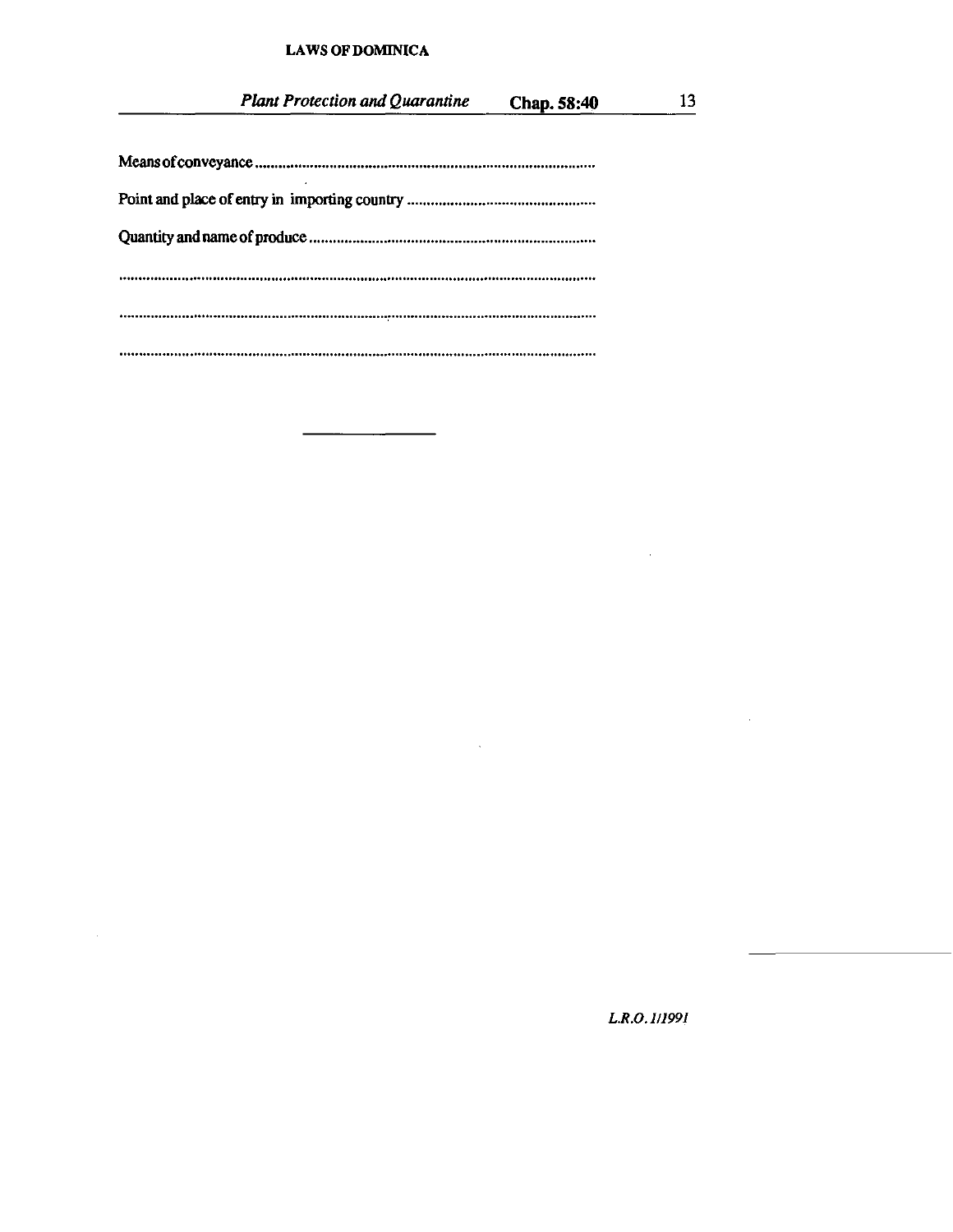14 [Subsidiary I

Chap. 58:40 *Plant Protection and Quarantine* 

*Plan! Protection (Importations) Regulations* 

## SUBSIDIARY LEGISLATION

## PLANT PROTECTION (IMPORTATIONS) REGULATIONS

## ARRANGEMENT OF REGULATIONS

REGULATION

#### PART I

#### IMPORTATION

#### *General*

- 1. Short title.
- 2. Interpretation.
- 3. Prohibition of importation of plants.
- 4. Entry of plants into the State.
- S. Examination of plants.
- 6. Fumigation of plants.
- 7. Treatment of plants.
- 8. Exempted articles.
- 9. Charges for storage of plants.
- 10. Importation of plants for use in State.
- 11. Forfeiture of imported articles.

## PART 11

## GOVERNING THE IMPORTATION OF PLANTING MATERIAL INTO THE STATE

12. Permit to import planting material.

## PART III

## GOVERNING THE IMPORTATION OF FRUITS AND VEGETA-BLES INTO THE STATE

- 13. Importation of fruits and vegetables.
- 14. Importation of citrus fruits.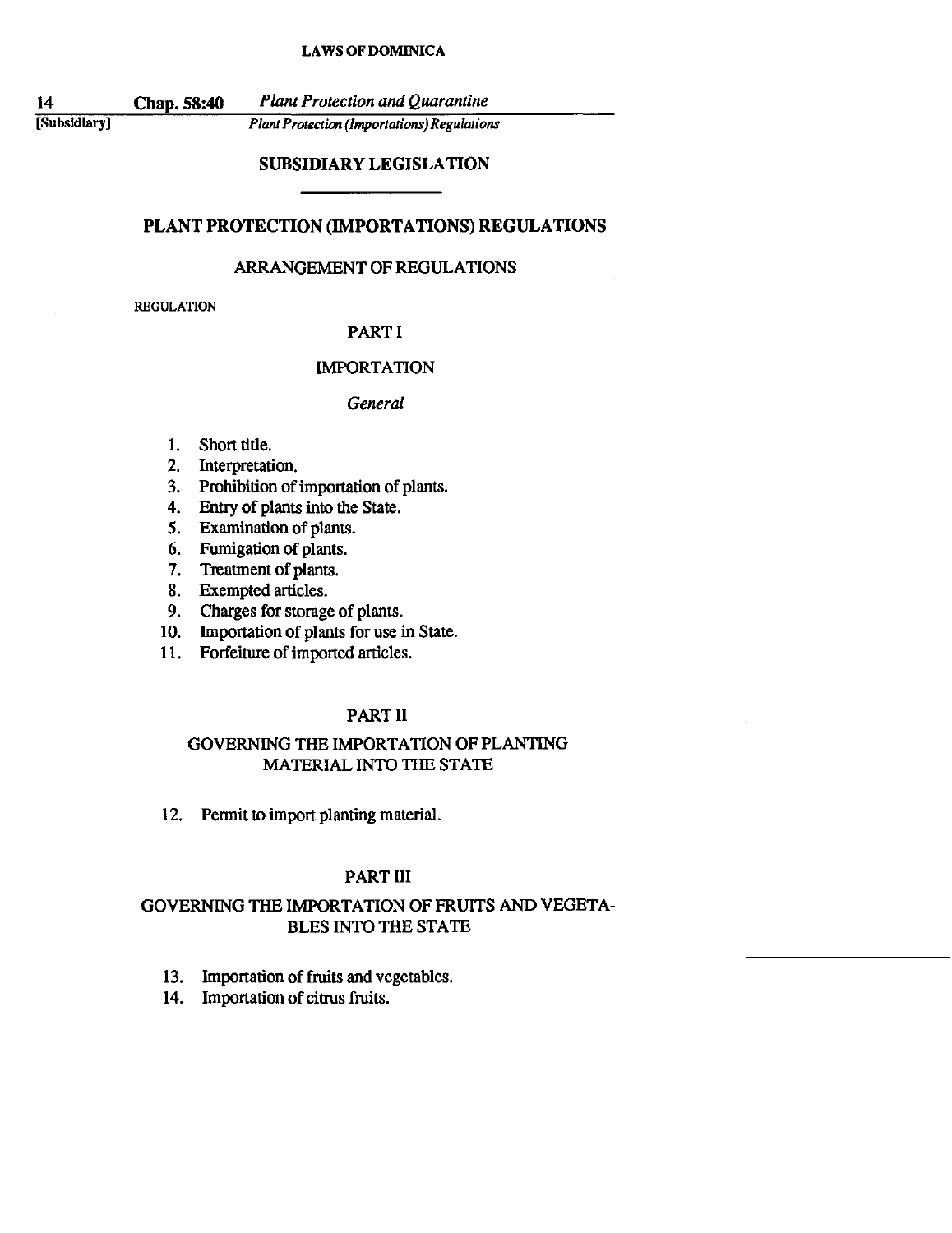| <b>Plant Protection and Quarantine</b>             | Chap. 58:40 |              |
|----------------------------------------------------|-------------|--------------|
| <b>Plant Protection (Importations) Regulations</b> |             | [Subsidiary] |

#### REGULATION

- 15. Importation of sweet potato.
- 16. Examination of fruits and vegetables.

## PART IV

## RESTRICTING AND REGULATING THE IMPORTATION INTO THE STATE OF COTTON, COTTON PRODUCTS AND CERTAIN OTHER ARTICLES

- 17. Importation of cotton products.
- 18. Importation of cotton seed meal.
- 19. Importation of cotton plant
- 20. Pennit to import cotton products.
- 21. Importation of second-hand bags.
- 22. Prohibited articles.
- 23. Pillows and bedding material.
- 24. Examination of cargo.
- 25. Mail bags.

## PARTY

## PROHIBITING THE IMPORTATION OF SOIL AND DUNG INTO THE STATE

- 26. Importation of soil and dung.
- 27. Definition of soil.

## PARTYI

## PROHIBITING THE IMPORTATION INTO THE STATE OF ALLSPICE, BAY AND RELATED PLANTS FROM CERTAIN COUNTRIES

28. Importation of *Pimenta.* 

L.R.O.1II991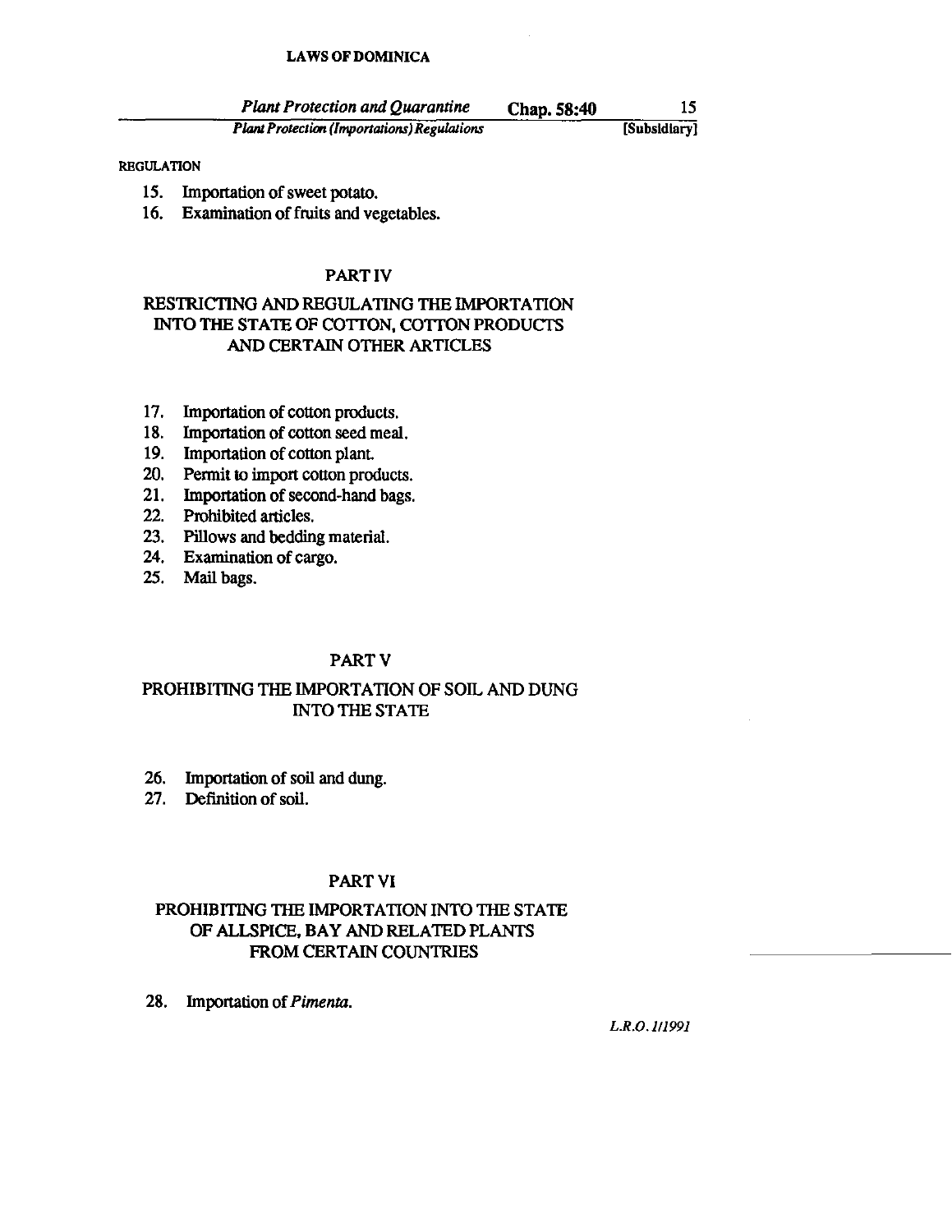16

Chap. 58:40 *Plant Protection and Quarantine* 

[Subsidiary]

*Plant Protection (Importations) Regulations* 

REGULATION

## PART VII

## PROHIBITING THE IMPORTATION INTO THE STATE OF CERTAIN PARTS OF THE COCONUT PALM *(Cocos Nucifera Unn)*

29. Importation of coconut palm.

## PART VIII

## PROHIBITING THE IMPORTATION INTO THE STATE OF BANANA, CACAO, COFFEE, SUGAR-CANE,OTHER GRAMINACEOUS PLANTS AND SWEET POTATO EXCEPT WHEN IMPORTED AS PLANTING MATERIAL

30. Importation of graminaceous plants.

SCHEDULE.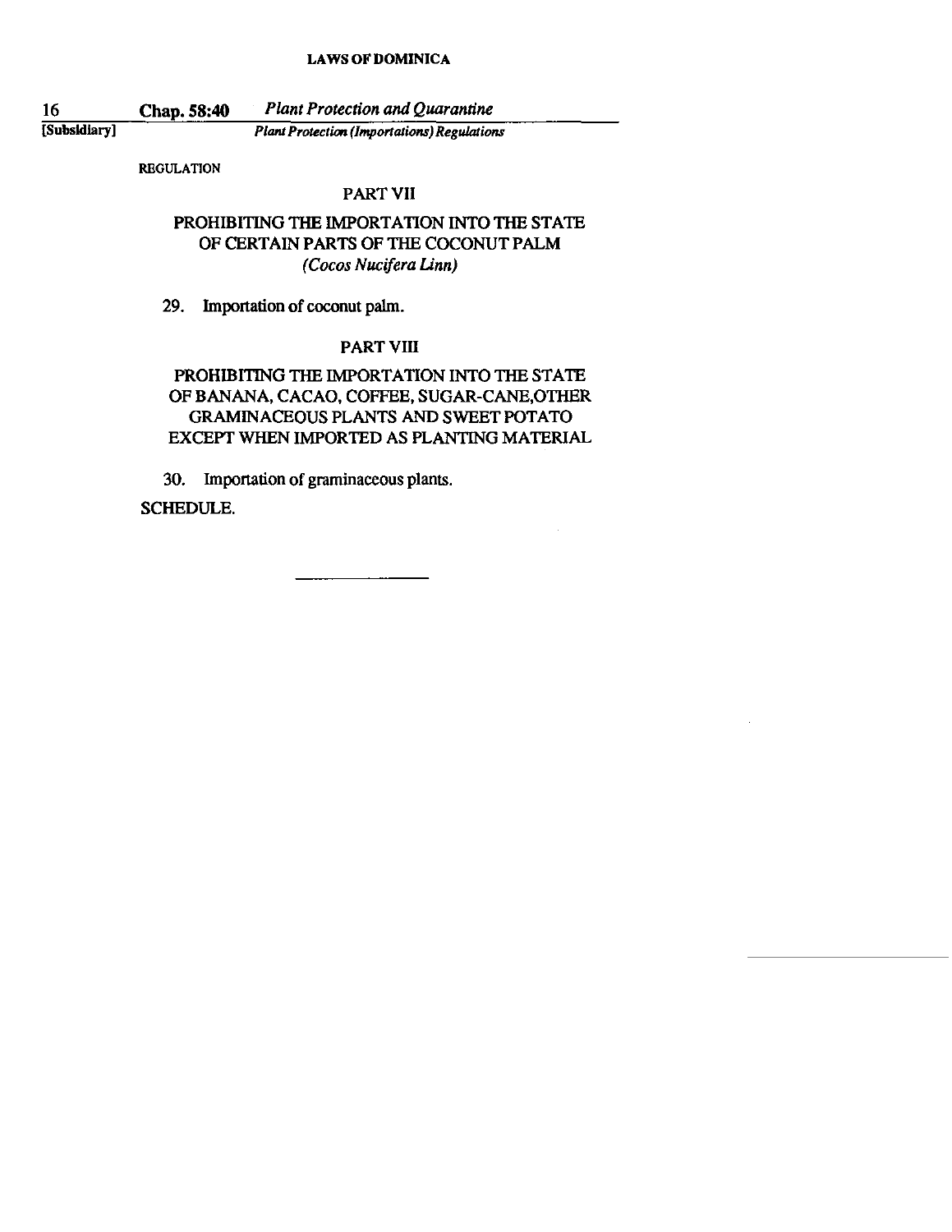| <b>Plant Protection and Quarantine</b>                                                                                                                                                                                   | Chap. 58:40 | 17                                          |
|--------------------------------------------------------------------------------------------------------------------------------------------------------------------------------------------------------------------------|-------------|---------------------------------------------|
| <b>Plant Protection (Importations) Regulations</b>                                                                                                                                                                       |             | [Subsidiary]                                |
| <b>SUBSIDIARY LEGISLATION</b>                                                                                                                                                                                            |             |                                             |
| PLANT PROTECTION (IMPORTATIONS)<br><b>REGULATIONS</b>                                                                                                                                                                    |             | 37/1942.<br>[5/1944]<br>4/1948<br>11/1952]. |
| deemed to be made under section 28                                                                                                                                                                                       |             |                                             |
| [31st August 1942]                                                                                                                                                                                                       |             | Commencement.                               |
| <b>PARTI</b>                                                                                                                                                                                                             |             |                                             |
| <b>IMPORTATIONS</b>                                                                                                                                                                                                      |             |                                             |
| General                                                                                                                                                                                                                  |             |                                             |
| 1. These Regulations may be cited as the $-$                                                                                                                                                                             |             | Short title.                                |
| PLANT PROTECTION (IMPORTATIONS)<br>REGULATIONS.                                                                                                                                                                          |             |                                             |
| 2. In these Regulations $-$                                                                                                                                                                                              |             | Interpretation.                             |
| "Chief Technical Officer" includes any officer of the Agricultural<br>Department acting under the directions of the Chief Technical<br>Officer,                                                                          |             |                                             |
| "West Indies" means the Caribbean Commonwealth territories exclud-<br>ing Guyana and Belize;                                                                                                                             |             |                                             |
| "Financial Secretary" includes any officer of the Treasury or Customs<br>Department acting under the directions of the Financial Secre-<br>tary or in discharge of duties assigned to him by the Financial<br>Secretary; |             |                                             |
| "Form", identified by a number, means the form of that number as set<br>out in the Schedule;                                                                                                                             |             | Schedule.                                   |
| "fruits and vegetables" means any unprocessed plant or part thereof<br>which is used for human food, but does not include cereals and<br>pulses;                                                                         |             |                                             |
| "plant material" means any tree, shrub, herb, vegetable, fern or moss or<br>any part thereof and includes planting material;                                                                                             |             |                                             |
| "planting material" means plants and all parts thereof which are capable<br>of propagation, but does not include cereals and pulses.                                                                                     |             |                                             |
|                                                                                                                                                                                                                          |             | L.R.O. 1/1991                               |

*L.R.O.1I199J*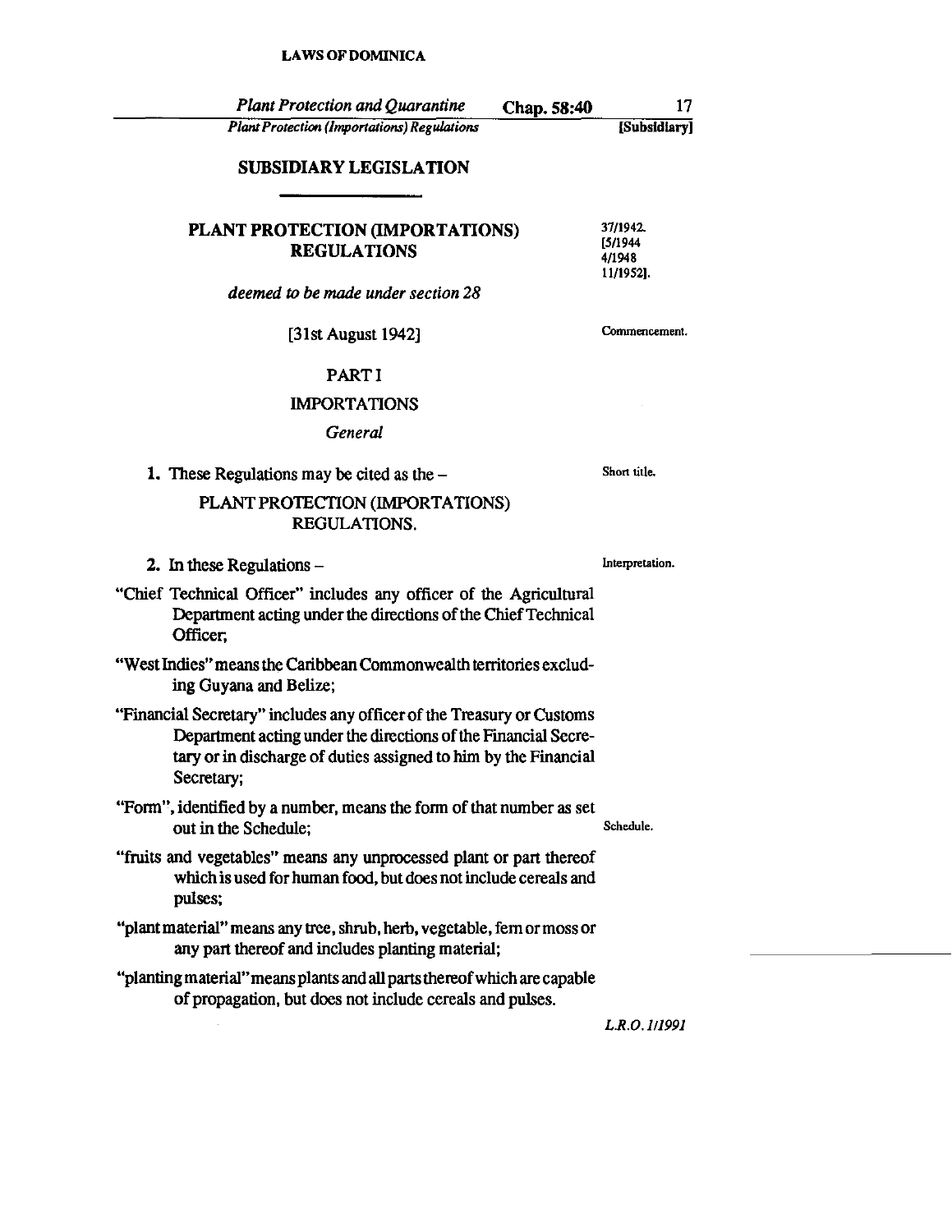| 18                                          | <b>Plant Protection and Quarantine</b><br>Chap. 58:40                                                                                                                                                                                                                                                                                                                                                                                                                                                                                                                                                                                                                                                                                                                                                     |
|---------------------------------------------|-----------------------------------------------------------------------------------------------------------------------------------------------------------------------------------------------------------------------------------------------------------------------------------------------------------------------------------------------------------------------------------------------------------------------------------------------------------------------------------------------------------------------------------------------------------------------------------------------------------------------------------------------------------------------------------------------------------------------------------------------------------------------------------------------------------|
| [Subsidiary]                                | <b>Plant Protection (Importations) Regulations</b>                                                                                                                                                                                                                                                                                                                                                                                                                                                                                                                                                                                                                                                                                                                                                        |
| Prohibition of<br>importation of<br>plants. | 3. No animal or vegetable organism or other agent, not known to<br>be generally distributed in the State, which is or is believed to be inimical<br>to the growth of plants shall be imported into the State, and no plant or<br>other article or thing which is or is likely to be infected or infested with<br>any organism or other agent shall, when imported, be delivered to or<br>taken possession of by the consignee or owner thereof until it has been<br>declared free from such infection or infestation by a plant protection<br>officer.                                                                                                                                                                                                                                                    |
| Entry of plants<br>into the State.          | 4. Any plant, any soil, dung, living insect, non-marine invertebrate<br>animal or any accompanying container or wrapping material brought to<br>the State, except the articles or things specified in regulation 8 and their<br>containers or wrapping materials, shall only enter the State through the<br>port of Roseau which shall be the only port authorised for the entry of<br>such material. All such materials or things shall be declared as such to<br>the Treasurer or his officers at the port of entry or at the post office in<br>Roseau and shall be examined by a plant protection officer before<br>delivery to the owner or consignee.                                                                                                                                                |
| Examination of<br>plants.                   | 5. It shall be the duty of all officers of the Customs Department to<br>require a plant protection officer to examine any package entering the<br>State which contains or is suspected to contain any of the articles or<br>things specified in regulation 4.                                                                                                                                                                                                                                                                                                                                                                                                                                                                                                                                             |
| Fumigation of<br>plants.                    | 6. (1) If, after examination of any plant or other thing to which<br>regulation 4 applies, a plant protection officer considers that any such<br>plant or thing is likely to infect any plant with any animal or vegetable<br>organism or other agent which is or is believed to be inimical to the<br>growth of plants, he may subject any such plant or thing to treatment as<br>a precautionary measure against the introduction of any animal or<br>vegetable organism or other agent as aforesaid and may cause such plant<br>or thing to be fumigated or otherwise disinfected or to be destroyed<br>completely or to the extent considered necessary and in his presence.<br>All cases and packages in which such plant or thing has been contained<br>shall likewise be disinfected or destroyed. |
|                                             | (2) No compensation shall be payable in respect of the destruc-<br>tion of, or damage to, any plant or thing (including packages) as a result<br>of the exercise of the powers conferred by this regulation.                                                                                                                                                                                                                                                                                                                                                                                                                                                                                                                                                                                              |
| Treatment of                                | 7. A plant protection officer may order any plant or thing, to which                                                                                                                                                                                                                                                                                                                                                                                                                                                                                                                                                                                                                                                                                                                                      |

**plants.** 

7. A plant protection officer may order any plant or thing, to which regulation 4 applies, to be held, until an examination can be made or to be forwarded to the Plant Quarantine Station for examination, treatment or detention.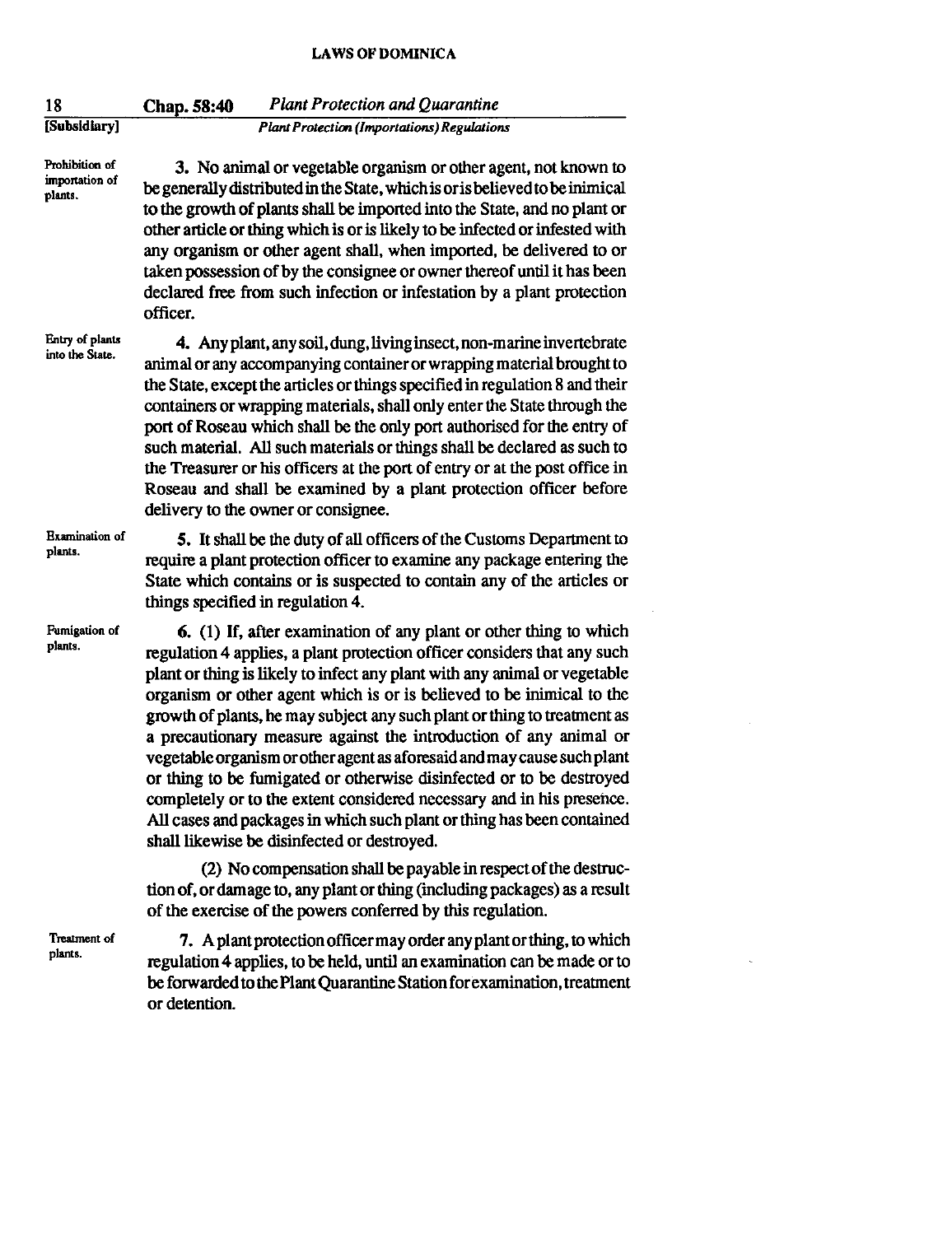| <b>Plant Protection and Quarantine</b>             | Chap. 58:40 |              |
|----------------------------------------------------|-------------|--------------|
| <b>Plant Protection (Importations) Regulations</b> |             | [Subsidiary] |

8. The under-mentioned articles shall be exempted from the Exempted provisions of regulation 4:

- (a) seeds of vegetables or ornamental plants from commercial seedsmen in the United Kingdom, Eire, Canada and the United States of America;
- (b) dry, hulled rice;
- $(c)$  nuts:
- (d) dried, canned, candied, or other processed fruits and vegetables;
- (e) roasted coffee;
- $(f)$  commercial yeast;
- (g) plant products which, having been cooked, parboiled or otherwise processed, are free from any animal or vegetable organism.

9. The importation, detention and treatment of any of the articles Charges for or things specified in regulation 4 shall be entirely at the risk of the storage of plants. importer and all charges for storage, cartage and labour incidental to the inspection and the cost of treatment, other than the services of a plant protection officer, shall be borne by the importer.

10. Notwithstanding any prohibition or restriction contained in Importation of these Regulations, the Chief Technical Officer shall have power to plants for use in import into the State any plant or thing for the use of the Agricultural Department.

11. Any articles imported in contravention of these Regulations Forfeiture of shall be forfeit to Government and shall be disposed of as the chief plant imponed anicles. protection officer may direct.

#### *Explanation*

In order to prevent the introduction into the State of organisms likely to be injurious to agricultural, horticultural or sylvicultural plants, it is provided that all plant material and certain other articles likely to carry such organisms shall be thoroughly examined by a plant protection officer before they are admitted to the State. It is however provided that, whenever necessary, infected or suspected material may

*L.R.O.1I1991*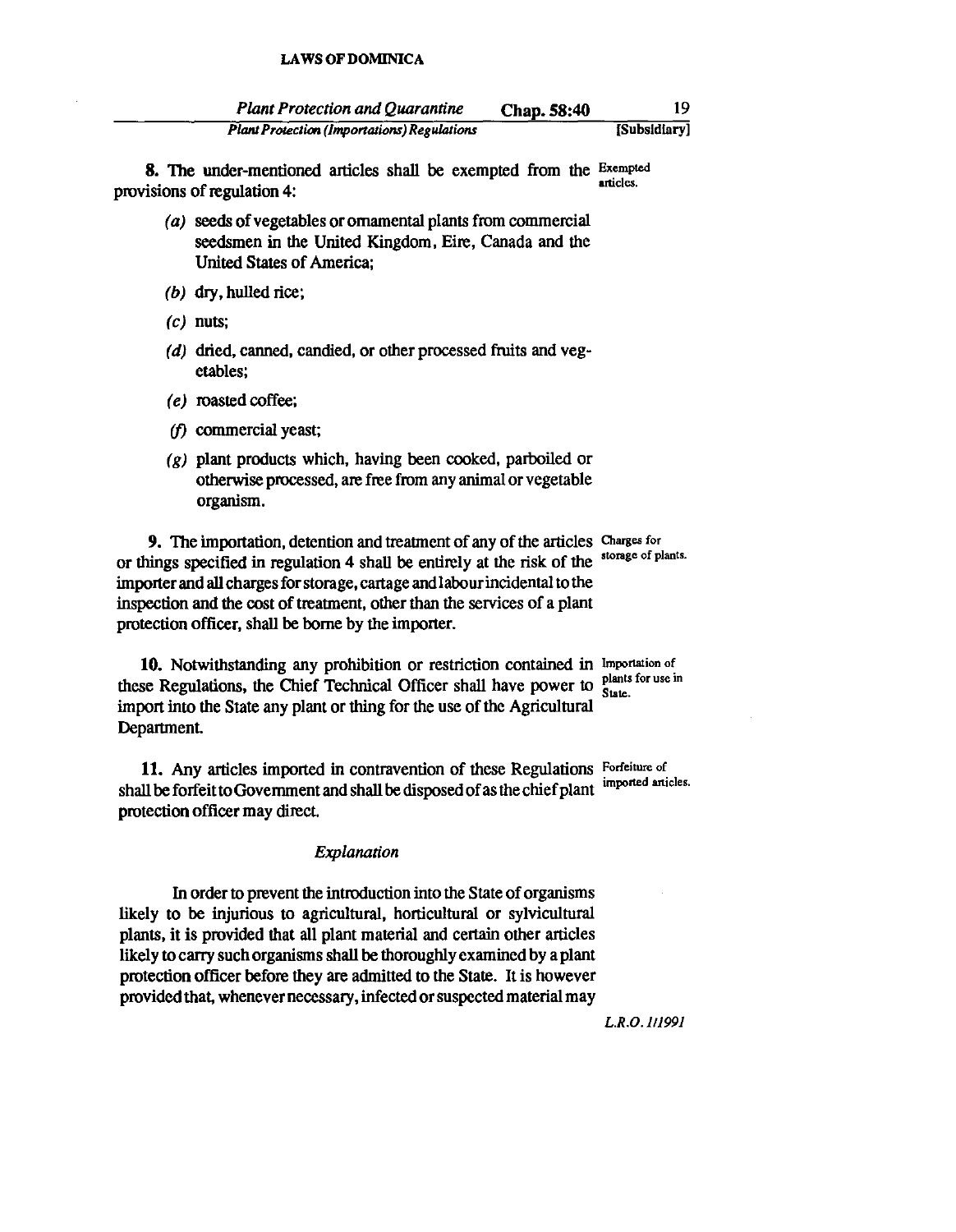20 [Subsidiary I Chap. 58:40 *Plant Protection and Quarantine* 

*Plant Protection (Importations) Regulations* 

be disinfected or destroyed according to the requirements of the case. But certain specified articles, the importation of which is regarded as unlikely to serve as a means of introducing injurious organisms, are exempted from examination.

#### PART <sup>11</sup>

## GOVERNING THE IMPORTATION OF PLANTING MATERIAL INTO THE STATE

**Permit to import pJanting material.** 

12. Planting material of the kinds or classes specified in the list subjoined to this regulation shall not be imported into the State except under permit issued by the Minister with the concurrence of and in accordance with conditions prescribed by the Plant Quarantine Committee:

Citrus or any other member of the tribe Citrinae.

**Coconut.** 

Cotton.

Seeds of plants of the family Gramineae excepting sugarcane fuzz.

Planting material growing in or accompanied by soil.

Banana, plantain and any other member of the genus  $Musa$ *Linn.* 

Cacao.

Coffee.

All parts of sugar-cane, including fuzz.

All parts of all other members of the family Gramineae excepting the seeds thereof.

All parts of the sweet potato from Trinidad and Tobago and South America.

#### *Explanation*

From time to time it becomes essential that planting material of new varieties orstrains of crop plants orof closely related species should be introduced for commercial propagation in the State. It is important for the protection of such crop plants that every reasonable precaution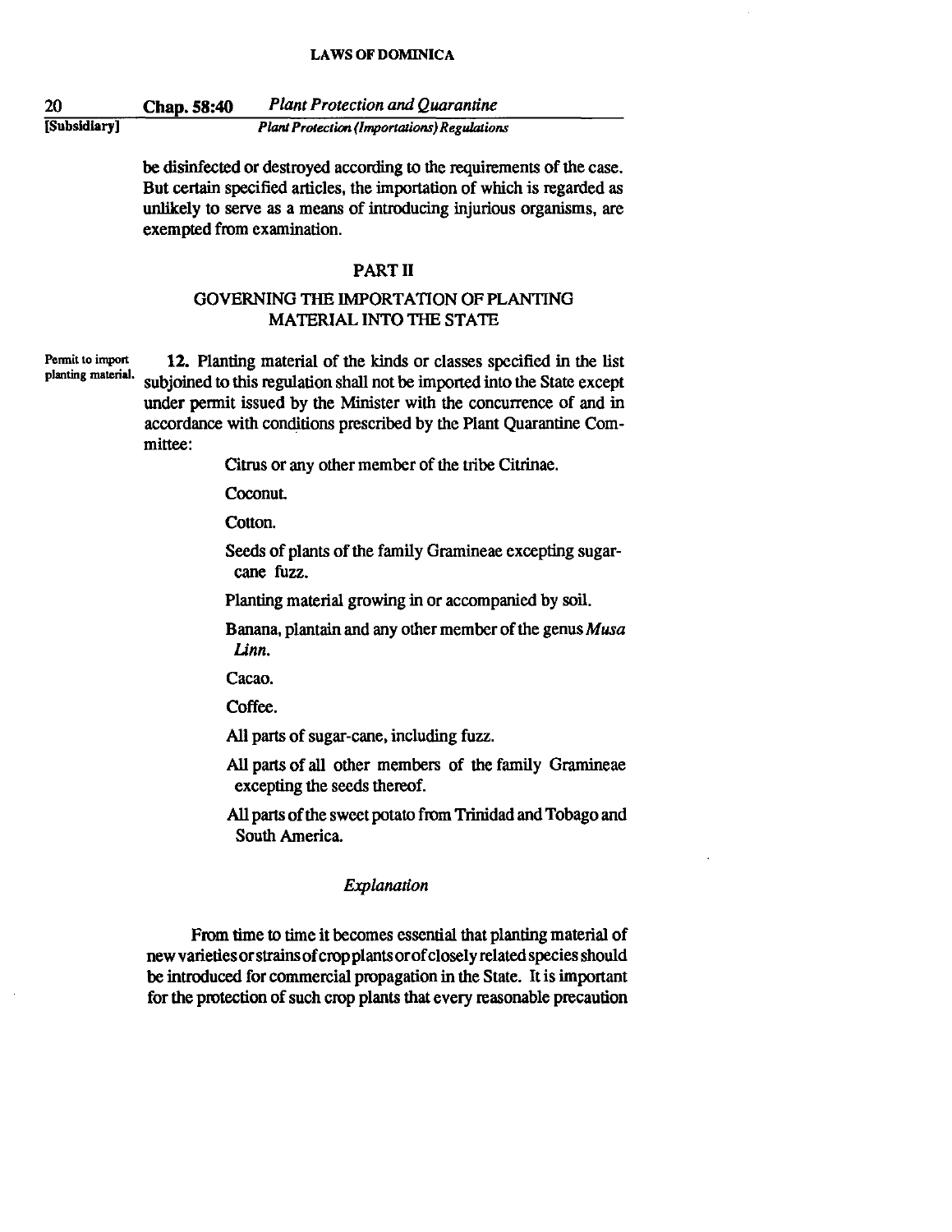Plant Protection and Quarantine Chap. 58:40 *Planl Protection (Importations) Regldations*  [Subsidiary]

should be taken when importing such planting material toensure that no insect pests or diseases likely to be injurious to such plants are introduced. It is therefor regulated that the importation of planting material of this nature shall only be allowed under permit of the Minister and either, in certain cases, in accordance with conditions prescribed by the Central Plant Quarantine Committeeor,inothercases, directly from the Plant Quarantine Station in Trinidad; but this regulation shall not apply to the item "All parts of sugar-cane, including fuzz" where and in any case the same is prepared at the British West Indies Central Sugar Cane Breeding Station in the island of Barbados and exported therefrom at the request of and directly to the Chief Technical Officer.

### PART III

## GOVERNING THE IMPORTATION OF FRUIT AND VEGETA-BLES INTO THE STATE

13. Fruits and vegetables (except plantains, onions and potatoes Importation of (Solanum tuberosum) which notwithstanding anything contained in  $\frac{1}{10}$  vegetables. this Part to the contrary may be imported from any source) shall not be imported into the State except from the British Isles, Canada, New Zealand, the United States of America, West Indies, Bermuda and the Virgin Islands of the United States of America.

14. Citrus fruits shall be imported only from the West Indies, except Importation of that citrus fruits shall not be imported from Trinidad and Tobago and the citrus fruits. British Virgin Islands.

15. The importation of sweet potato from Trinidad and Tobago and Importation of South America is prohibited except in accordance with the provisions sweet potato. of Part 11.

16. All consignments of fruits and vegetables from Bermuda shall Examination of be accompanied by a Government certificate from the country of origin rules and be accompanied by a Government certificate from the country of origin vegetables. stating that they have been examined at the port of shipment and that they and their containers are free from trash and soil.

#### Explanation

Fruits and vegetables in most parts of the world are subject to attack by insects or other pests which reduce their economic value as crop plants or sometimes render their cultivation entirely uneconomic. Pests which cause damage to economic crop plants to a greater or less

L.R.O. 1/1991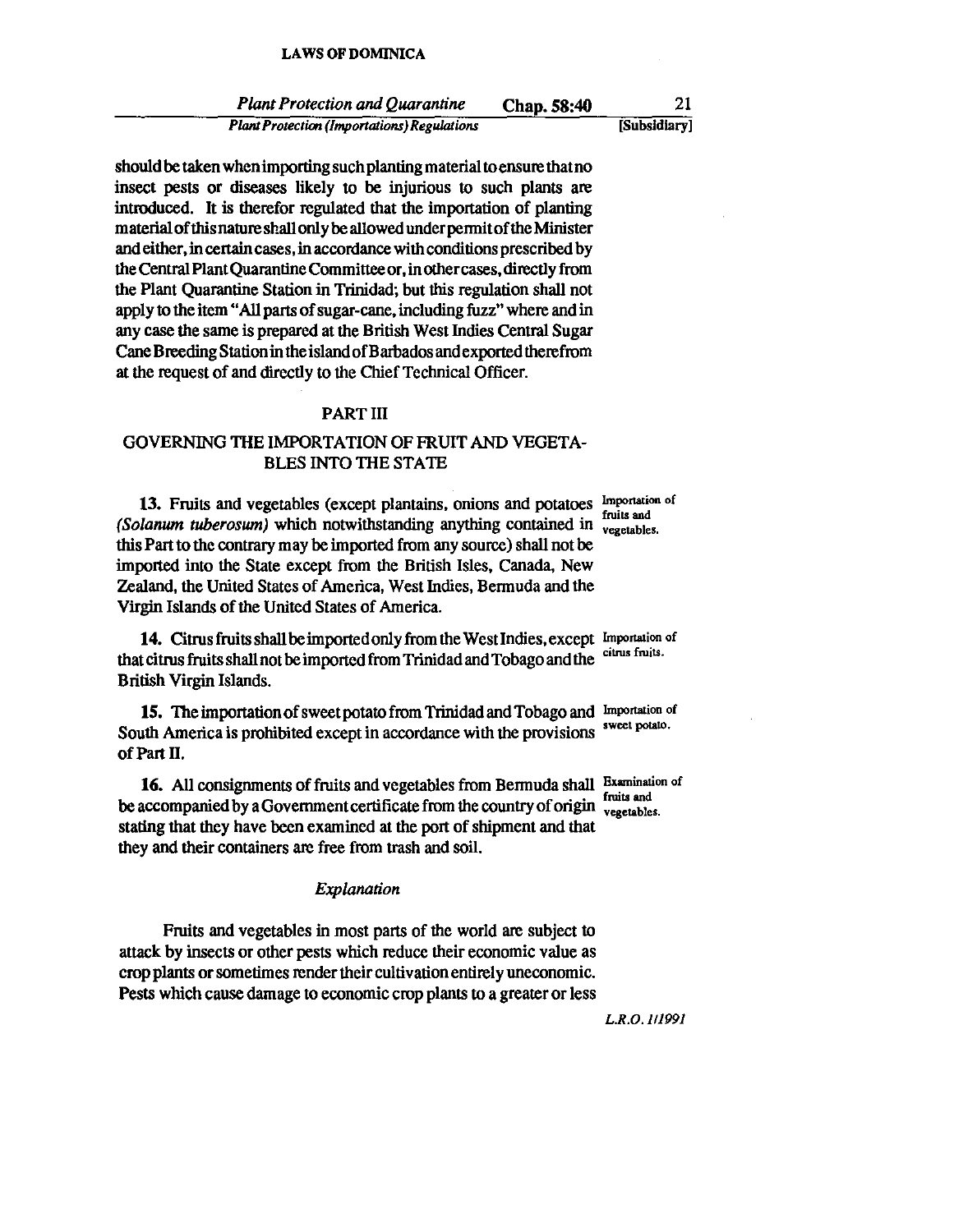22 [Subsidiary] Chap. 58:40 *Plant Protection and Quarantine Plant Protection (Importations) Regulations* 

> extent already occur in the State. but the object of these Regulations is to prevent the importation of pests of this category which do not already occur in the State. Provision is therefore made to prohibit the importa· tion of certain fruits and vegetables from certain specified countries. but to allow the importation of such kinds and from such countries as can be permitted without serious risk.

#### PART IV

## RESTRICTING AND REGULATING THE IMPORTATION INTO THE STATE OF COTTON. COTTON PRODUCTS AND CER-TAIN OTHER ARTICLES

Importation of cotton products. Importalion of cotton seed meal. Importation of cotton pianL Permit to import cotton products. Importation of second-hand bags. 17. Cotton seed, seed cotton, cotton lint, cotton linters and any accompanying containers and packing material shall not be imported into the State except from Trinidad and Tobago. Barbados and the Commonwealth territories in the Windward and Leeward Islands; but nothing in this regulation shall prevent the importation into the State from any source of manufactured cotton goods. prepared cotton wool and other factory-processed cotton or of cotton lint and linters contained in factory-made mattresses or other manufactured articles. 18. Cotton seed meal and cake and any accompanying containers and wrapping materials shall not be imported into the State except from the British Isles. Canada. Trinidad and Tobago. Barbados and the Commonwealth territories in the Windward and Leeward Islands. 19. Any part of the cotton plant not specified in regulations 17 and 18 of this Part and any accompanying containers and wrapping materials shall not be imported into the State. 20. Cotton seed. seed cotton. cotton lint, cotton linters. cotton seed meal and cotton seed cake shall not be imported into the State from Trinidad and Tobago. Barbados or the Commonwealth territories in the Windward and Leeward Islands unless the Minister. with the advice and concurrence of the Plant Quarantine Committee. has previously granted a permit authorising the importation of such materials or things and such importation shall be subject to the conditions prescribed in the permit. 21. Used or second-hand bags. sacks or baling material which have contained or are reasonably suspected to have been used to contain any

part of the cotton plant shall not be imported into the State from Cuba.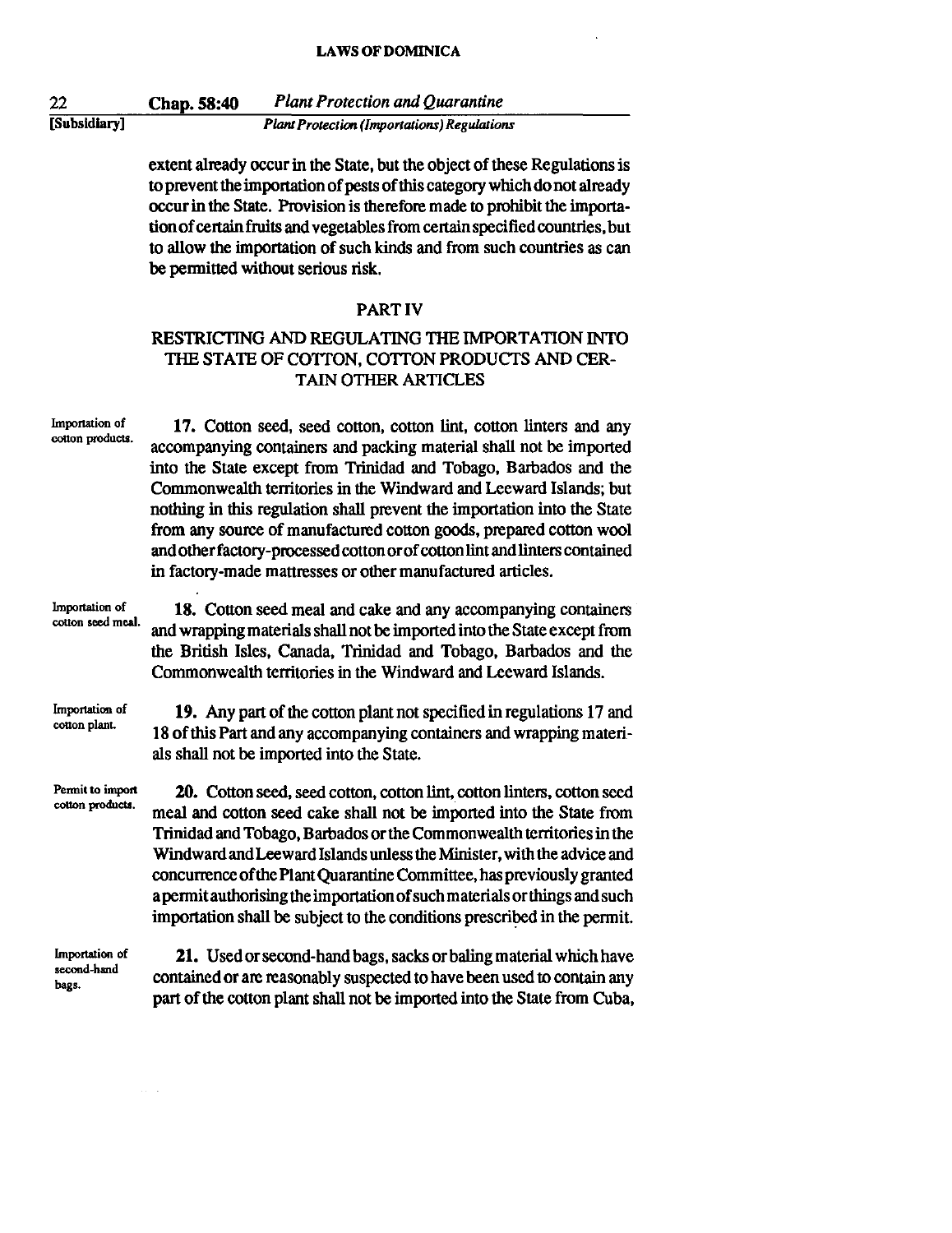| <b>Plant Protection and Quarantine</b>      | Chap. 58:40 | 23           |
|---------------------------------------------|-------------|--------------|
| Plant Protection (Importations) Regulations |             | [Subsidiary] |

Haiti. Santo· Domingo. Mexico. Honduras. Nicaragua. Guatemala. Salvador. Costa Rica. Belize and the United States of America.

22. The following articles or things shall not be imported into the Prohibited articles. State from Cuba. Haiti. Santo Domingo. Mexico. Honduras. Nicaragua. Guatemala. Salvador. Costa Rica and Belize:

- $(a)$  any agricultural produce in bags or sacks;
- (b) pillows and bedding material, unless factory-made, which contain or have contained any part of the cotton plant.

23. Pillows and bedding material, unless factory-made, which Pillows and bedding material. contain or have contained any part of the cotton plant shall not be imported into the State from the United States of America.

24. (1) On arrival in the State the master of any vessel which has, Examination of at any time during the preceding three calendar months, called at any port in Cuba. Haiti. Santo Domingo. Mexico. Honduras. Nicaragua. Guatemala. Salvador. Costa Rica or Belize. or in any of the States of Texas. Louisiana. Mississippi. Alabama. Florida. Georgia. North Carolina. South Carolina. Virginia and Maryland of the United States of America. shall declare to the Financial Secretary in the form set out as Form 1 whether the vessel's cargo and other articles carried on board the Form 1. vessel include any of the articles or things specified in regulations 17 to 23; and no article whatsoever shall be landed in the State from any such vessel unless the Financial Secretary has granted permission for the landing as hereinafter provided in this regulation.

(2) In the event of the master of a vessel declaring thathis vessel has called at a port of a country named in and within the time specified in subregulation (I) or in the event of any of the articles or things specified in regulations 17 to 23 being carried on board such vessel. the Financial Secretary shall inform a plant protection officer accordingly in writing in the form set out as Form 2. and it shall be the duty of the Fonn 2. plant protection officer to board the vessel forthwith and to exantine the vessel and any cargo or other articles on board and to determine to his satisfaction whetherornot any cargo. baggage orother articles intended to be landed in the State are infested or are likely to be infested with the cotton boIl-weevil *(Anthonomus grandis* Boheman).

(3) If. after examination as aforesaid. the plant protection officer is satisfied that the cargo. baggage or other articles intended to

*L.R.O.111991*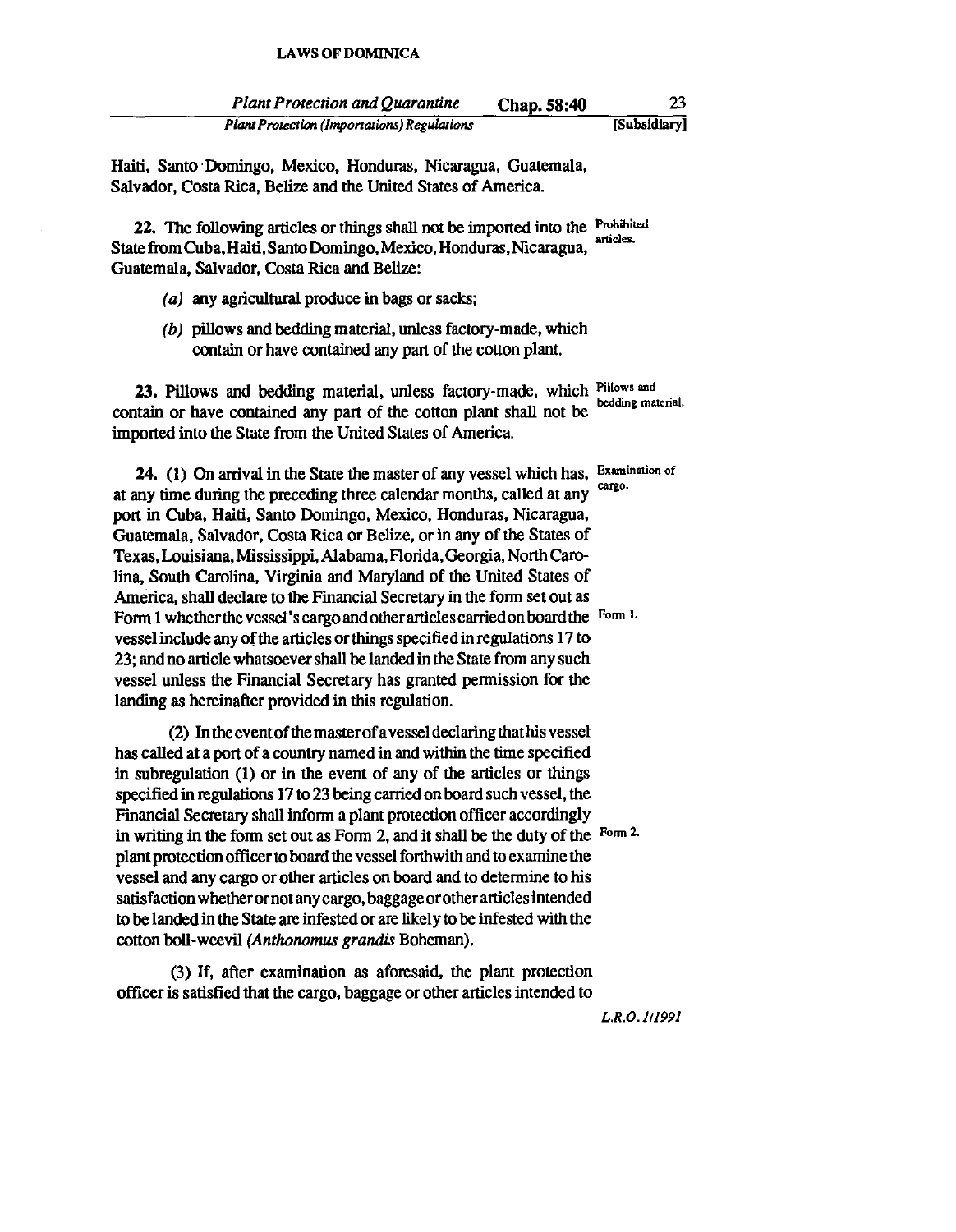| 24                 | <b>Plant Protection and Quarantine</b><br>Chap. 58:40                                                                                                                                                                                                                                                                                                                                                                                                                                                                                                                                                                                                                      |
|--------------------|----------------------------------------------------------------------------------------------------------------------------------------------------------------------------------------------------------------------------------------------------------------------------------------------------------------------------------------------------------------------------------------------------------------------------------------------------------------------------------------------------------------------------------------------------------------------------------------------------------------------------------------------------------------------------|
| [Subsidiary]       | <b>Plant Protection (Importations) Regulations</b>                                                                                                                                                                                                                                                                                                                                                                                                                                                                                                                                                                                                                         |
| Form 3.<br>Form 4. | be landed in the State are not infested with the cotton boll-weevil, he<br>shall notify the Financial Secretary accordingly in writing on the form<br>set out as Form 3 whereupon the Financial Secretary shall deliver to the<br>master of the vessel a permit in the form set out as Form 4 and it shall<br>thereupon be lawful, in so far as these Regulations are concerned, for<br>such articles to be landed in the State.                                                                                                                                                                                                                                           |
|                    | (4) If, after examination as aforesaid, the plant protection<br>officer has reason to suspect that the articles or things intended to be<br>landed in the State are infested with cotton boll-weevil, he shall at his<br>$discretion -$                                                                                                                                                                                                                                                                                                                                                                                                                                    |
| Form 3.<br>Form 4. | (a) cause the articles to be fumigated in the vessel until he<br>is satisfied that the infestation has been destroyed; he<br>shall then notify the Financial Secretary accordingly in<br>writing on the form set out as Form 3, whereupon the<br>Financial Secretary shall deliver to the master of the<br>vessel a permit in the form set out as Form 4, and it shall<br>thereupon be lawful, in so far as these Regulations are<br>concerned, for the articles named in the permit to be<br>landed in the State; or                                                                                                                                                      |
| Form 3.<br>Form 5. | (b) cause the articles to be enclosed and sealed in his<br>presence in insect-proof containers and to be brought<br>ashore to a place specified by him where he shall cause<br>the article to be fumigated to his satisfaction.<br>On<br>removing the articles as aforesaid in the manner pre-<br>scribed the plant protection officer shall notify the<br>Financial Secretary accordingly in writing on the form<br>set out as Form 3, whereupon the Financial Secretary<br>shall deliver to the master of the vessel a notice in the<br>form set out as Form 5 informing him that no other<br>articles or things of any description may be landed from<br>the vessel; or |
| Form 3.            | $(c)$ deliver a notice to the Financial Secretary, in the form<br>set out as Form 3, forbidding the landing in the State<br>from the vessel of any cargo, any baggage or any other<br>articles of any description except mails which shall be<br>landed in insect-proof containers when in his opinion<br>the infestation cannot be completely destroyed, and the<br>Financial Secretary shall without delay deliver a notice,<br>in the form set out as Form 6, to the master of the vessel                                                                                                                                                                               |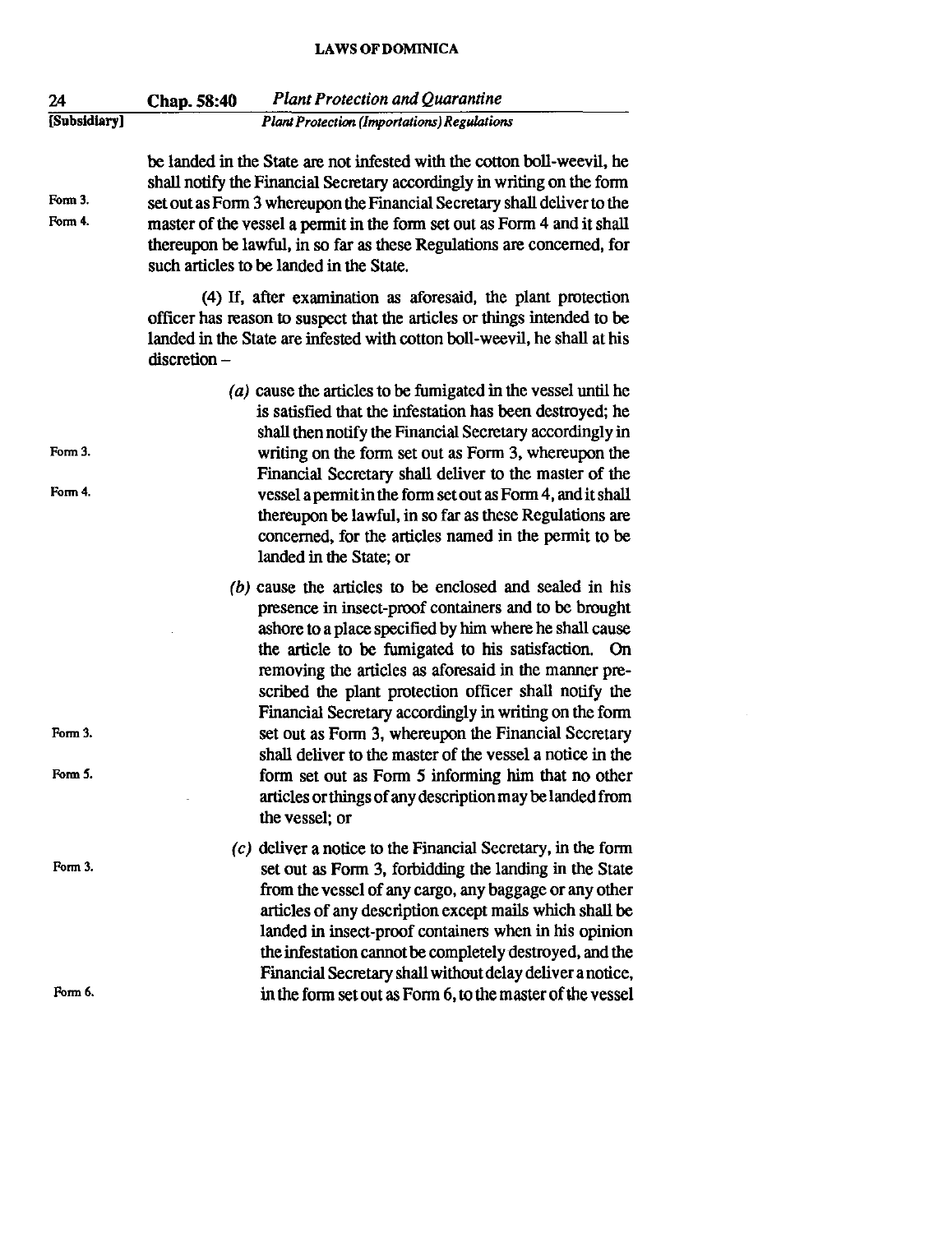| <b>Plant Protection and Quarantine</b>             | Chap. 58:40 | 25           |
|----------------------------------------------------|-------------|--------------|
| <b>Plant Protection (Importations) Regulations</b> |             | [Subsidiary] |

ordering him to remove the vessel forthwith to a distance not less than two miles from any point in the State.

25. (1) It shall be the duty of the postmaster to place all mail bags Mail bags. on arrival from Cuba. Haiti, Santo Domingo, Mexico, Honduras, Nicaragua. Guatemala, Salvador, Costa Rica and Belize unopened in a separate room or enclosed part of a room, specially adapted to the pwpose, at the post office and immediately to issue a notice to a plant protection officer in the form set out as Form 7 (Part 1) notifying him Form 7 (Part 1). of the arrival and isolation of the mail bags.

(2) It shall be the duty of the plant protection officer on receipt of the notice to proceed to the post office at the earliest possible opponunity, and there, in the presence of the postmaster or his representative, to examine the mail bags and the contents thereof and to determine to his satisfaction whether or not the mail bags and their contents are infested with cotton boll-weevil.

(3) If, after examination of the mail bags and the contents thereof, the plant protection officer in satisfied that there is no infestation of cotton boll-weevil, he shall give notice accordingly to the postmaster or his representative in the form set out as Form 7 (Part 2) Form 7 (Part 2). and shall hand over the mail bags and their contents to the postmaster or his represeritative for delivery in the usual manner.

(4) If, after examination of the mail bags and their contents, the plaht protection officer has reason to suspect that the mail bags and their cOntents are infested with cotton boll-weevil he shall at his discretion subject any or all of the mail bags or their contents to fumigation until he is satisfied that the infestation has been destroyed; he shall then give notice accordingly to the postmaster or his representative in the Form set out as Form 7 (Part 2) and shall hand over the mail bags and their Form 7 (Part 2). contents to the postmaster or his representative for delivery in the usual manner.

#### *Explanation*

The cotton boll-weevil is generally regarded as the most destructive pest of cotton. If this pest were introduced and became established in the Eastern West Indies the Sea Island cotton industry of the Commonwealth tenitories might be completely ruined. It is therefore essential that the greatest possible precautionary measures should be taken to prevent the introduction of this dangerous pest. In recent years

*L.R.O.II199I*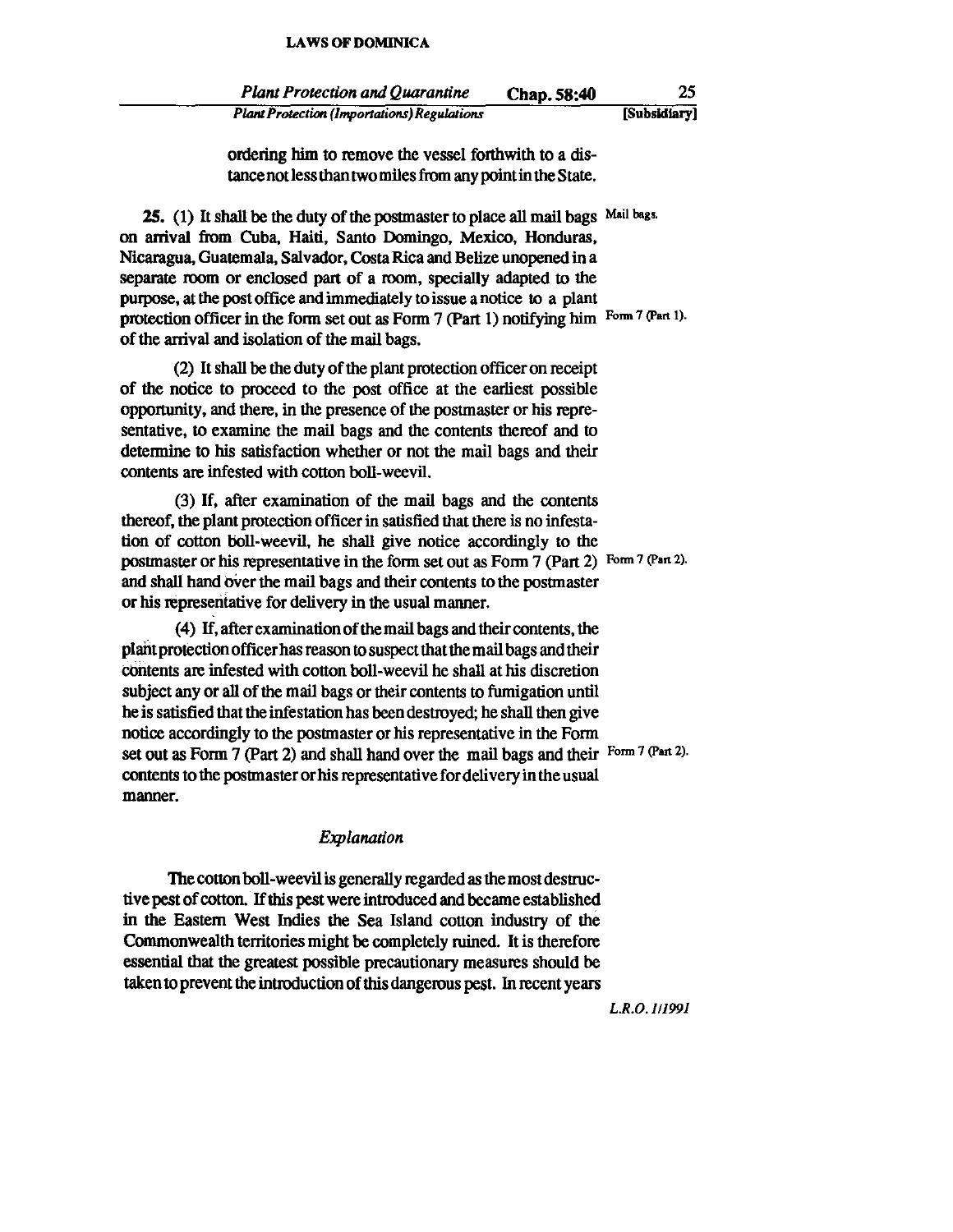26 [Subsidiary] Chap. 58:40 *Plant Protection and Quarantine Plant Protection (Importations) Regulations* 

> the cotton boil-weevil has spread eastwards from the United Sates and Central America and become established in Cuba and Haiti. These Regulations are accordingly designed to ensure that careful examination is made of all ships and mails arriving from countries where the pest is known to exist and of ships known or suspected to contain cotton in any form or cotton products. Provision is made for the disinfection of ships or articles carried in them ormails which are infested or suspected of being infested with cotton boll- weevil. In cases where disinfection cannot be successfully effected authority is given for ordering the removal of the ship from within the two-mile limit of the State.

#### PART<sub>V</sub>

## PROHIBITING THE IMPORTATION OF SOIL AND DUNG INTO THE STATE

**Importation of soil and dung.**  26. Soil and dung shall not be imported into the State except through the Plant Quarantine Station under permit of the Minister issued with the concurrence of the Plant Quarantine committee.

**Definition of**  27. For the purposes of this Part, "soil" means any earthy matter containing plant debris. In the event of any dispute as to whether any material or thing is soil ornot the decision of the Chief Technical Officer shall be final.

**soil.** 

#### *Explanation*

Soil and dung are well known to be suitable media for transmitting a large variety of plant pests (e.g. fungus spores, insect eggs, many kinds of small insects and other organisms, etc.), and in consequence their introduction from any source is higblyundesirable unless sterilised and transported in a sealed container. It is seldom that reasonable justification could be given for the importation of soil and dung, but provision is made for the importation under pennit of the Minister of small quantities of these materials from the Central Plant Quarantine Station where the necessary examination and sterilisation process would be undertaken. It is anticipated that a permit would only be given in cases where the importation of one or both of these materials is desirable for important experimental investigation.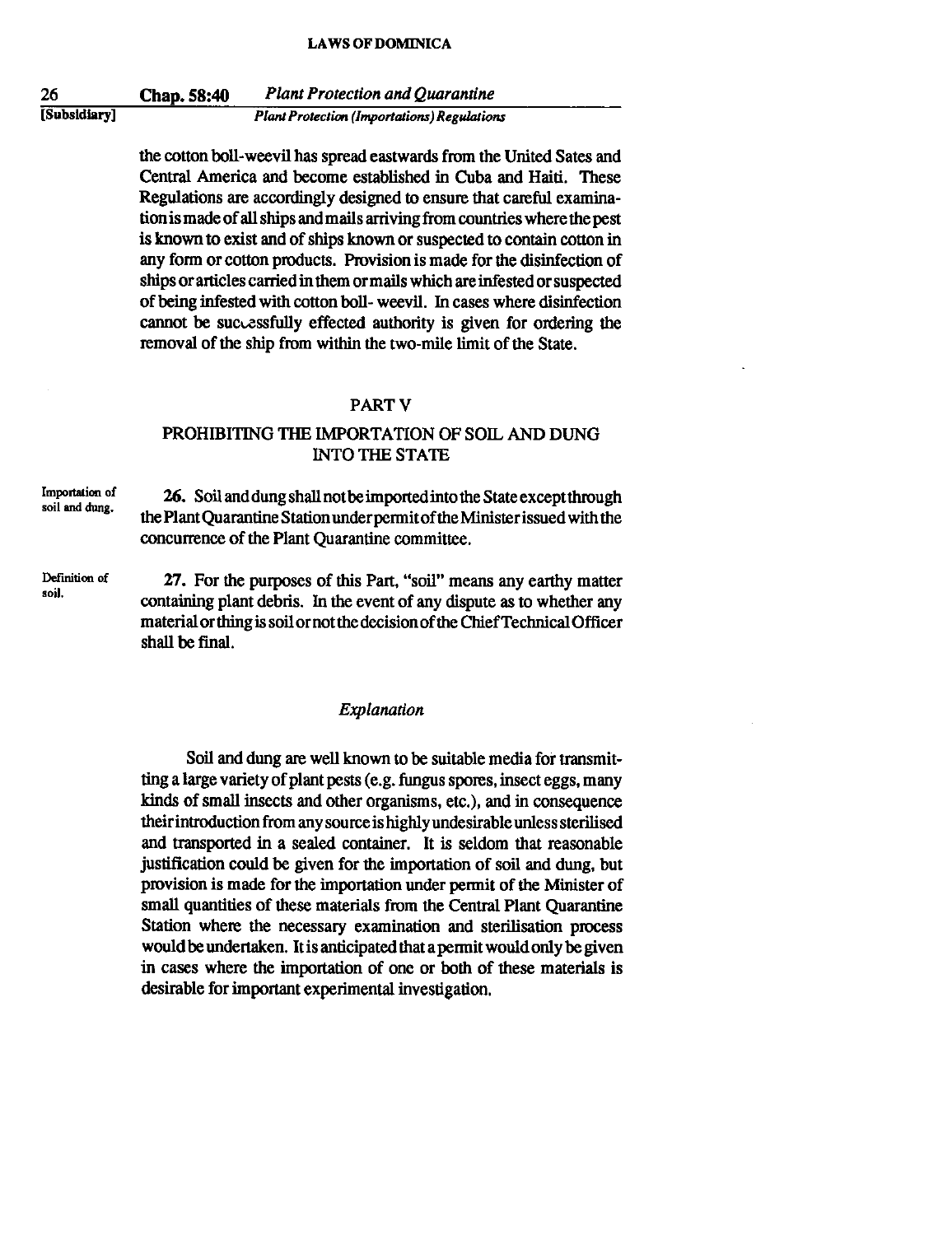*Plant Protection and Quarantine* Chap. 58:40 *Plant Protection (Importations) Regulations*  27 [Subsidiary I

#### PART VI

## PROHIBITING THE IMPORTATION INTO THE STATE OF ALLSPICE, BAY AND RELATED PLANTS FROM CERTAIN **COUNTRIES**

28. Fruits and all parts of allspice *(Pimenta officinalis Lindl.)*, the Importation of bay tree *(pimenta acris kostel)* and of all other plants of the genus *Pimenta* shall not be imported into the State from any island of the Greater Antilles.

### *Explanation*

A serious disease of allspice, bay and related plants, caused by the *fungusPucciniapsidii,* is well established in the Greater Antilles but is not known to occur in the Eastern West Indies. Itis therefore desirable that parts of these plants should not be admitted to the State.

## PART VII

## PROHIBITING THE IMPORTING INTO THE STATE OF CERTAIN PARTS OF THE COCONUT PALM *(Cocos Nucifera* Linn)

29. The importation into the State of all parts of the coconut palm Importation of is prohibited unless the Minister with the concurrence of and in accordance with conditions prescribed by the Plant Quarantine Committee has previously granted a pennit for the importation: but ungerminated coconuts, copra and processed coconut fibre may be imported into the State from the West Indies and Guyana.

#### *Explanation*

There are several major diseases of pests of the coconut palm which do not already occur in various parts of the Caribbean territories. Genninated coconuts or coconut seedlings and other parts of the palm are very suitable media for conveying various kinds of pests and undesirable organisms. Consequently restriction of the movement of certain parts of the palm are provided for in this regulation.

L.R.o.1Jl991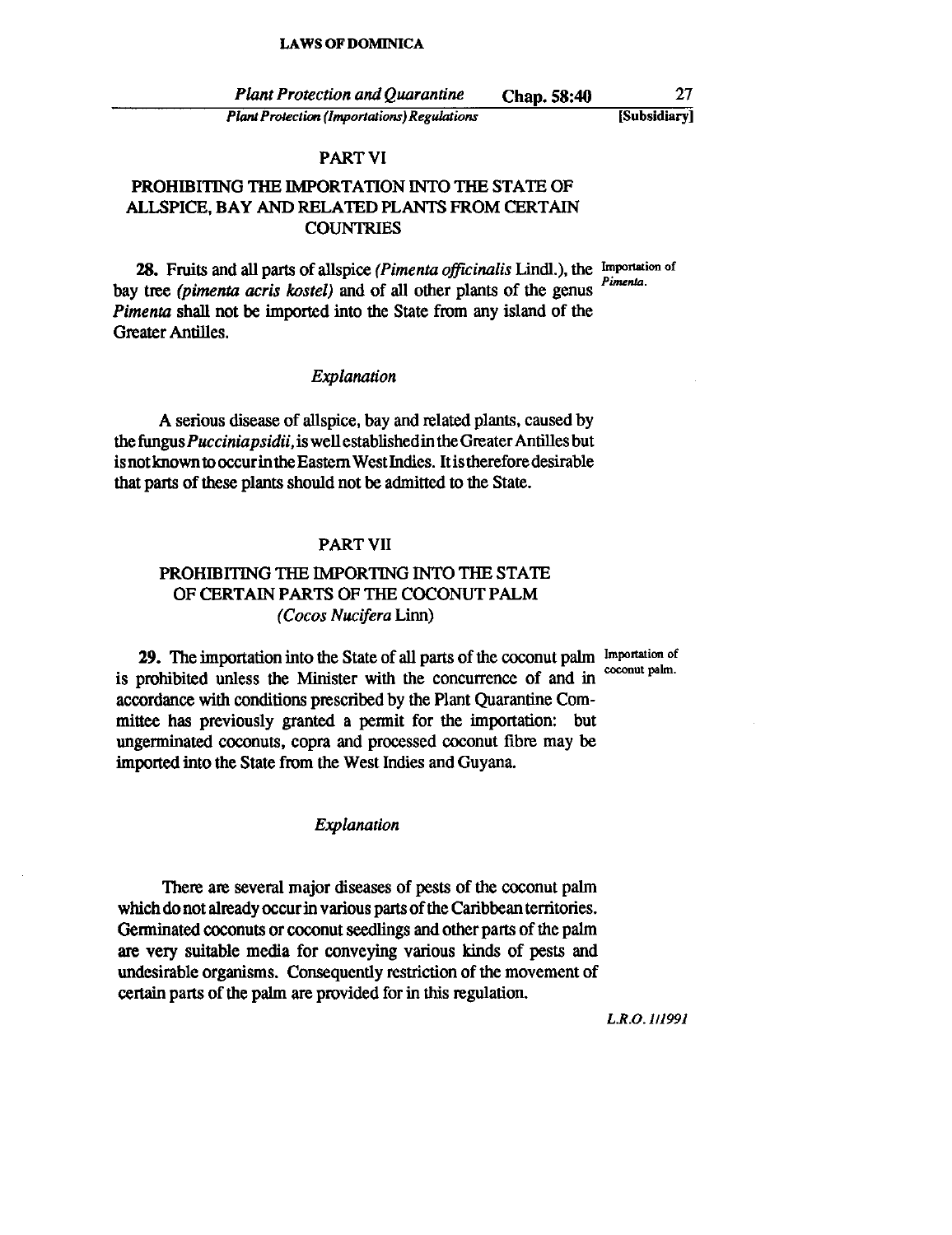28 [Subsidiary] Chap. 58:40 *Plant Protection and Quarantine Plant Protection (Importations) Regulations* 

#### PART VIII

## PROHIBITING THE IMPORTATION INTO THE STATE OF BANANA, CACAO, COFFEE, SUGAR-CANE, OTHER GRAMINACEOUS PLANTS AND SWEET POTATO EXCEPT WHEN IMPORTED AS PLANTING MATERIAL

**Importation of graminaceous plants.** 

30. The importation into the State of  $-$ 

- (a) the banana fruit;
- (b) banana trash and pseudostems;
- $(c)$  all parts of cacao;
- (d) raw coffee;
- (e) all parts of sugar-cane;
- $(f)$  all parts of all other members of the family Gramineae, except straw used as a packing material;
- (g) all parts of the sweet potato from Trinidad and Tobago and South America,

is prohihited except when imported as planting material under the provisions of Part 11.

#### *Explanation*

Banana trash and psuedostems are of no commercial importance but are suitable means of conveying diseases and insects pests from one country to another. The importation of such parts of the banana plant is therefore prohibited. The importation of banana fruit and planting material is, however, permitted in accordance with certain conditions prescribed elsewhere in these Regulations.

With the object of preventing the further spread of the witches broom disease of cacao in the West Indian area and of preventing the introduction of majorpests and diseases of coffee from other parts of the world, provision is made for controlling the movement of cacao and coffee plants.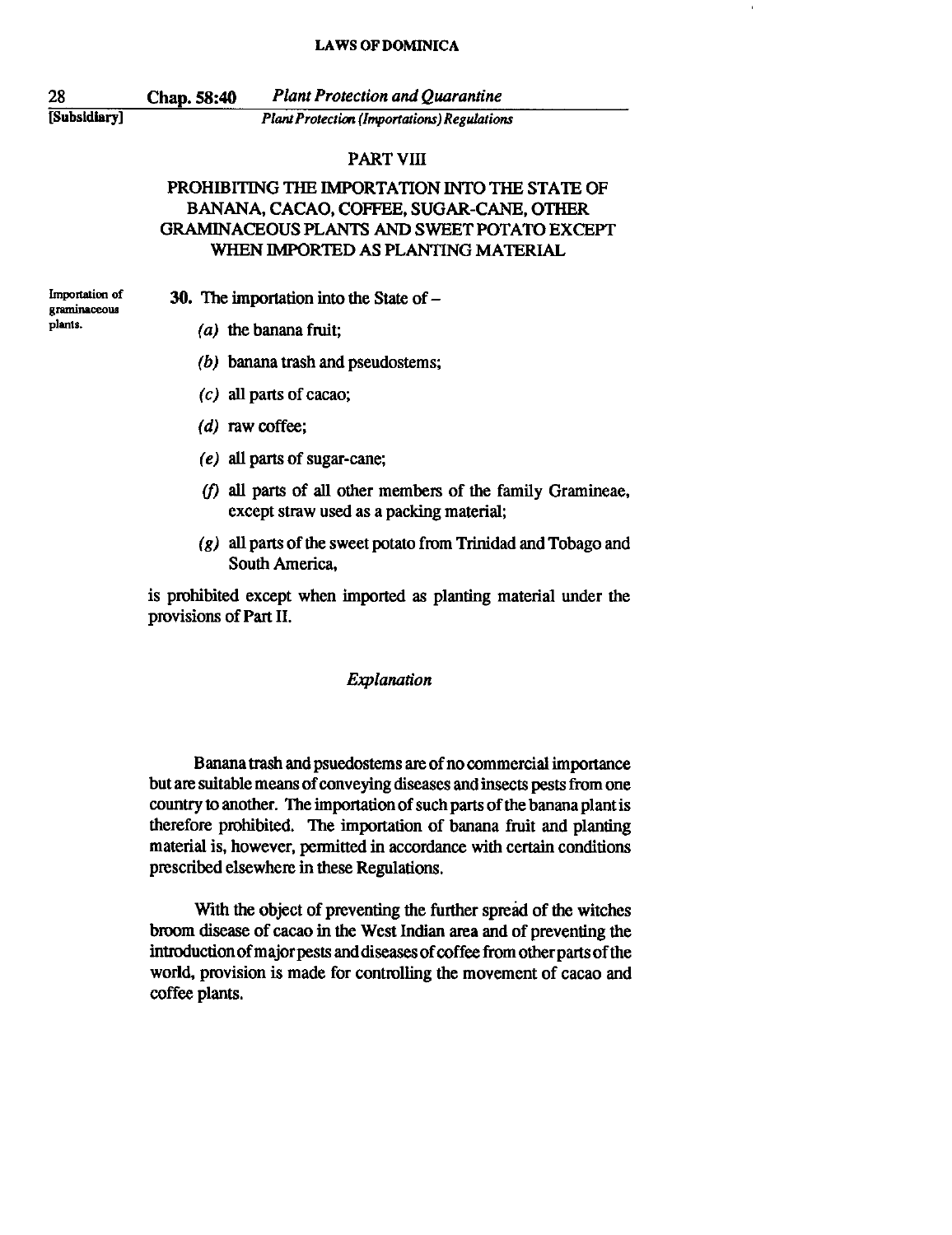*Plant Protection and Quarantine* Chap. 58:40 *Plant Protection (Importations) Regulations* 29 [Subsidiary)

Sugar-cane in the West Indies is singularly free from major diseases. Mosaic disease occurs in some islands but causes no serious damage; gumming disease in a mild form is fairly widespread. There are, however, several sugar-cane diseases of a more serious nature occurring in other parts of the world, particularly in the eastern hemisphere. It is therefore essential in order to protect the most important industry in the West Indies to impose strict quarantine measures on the movement of sugar-cane. Itis desirable from time to time both for plant breeding and commercial purposes to import planting material from sources outside the West Indies and to distribute planting material to the several islands in the West Indies. Provision is therefore made that planting material may only be imported from such outside sources by the Central Plant Quarantine Station and that planting material shall only be distributed to the several islands directly from the Central Plant Quarantine Station.

Members of the grass family *(Gramineae)* are likely to convey diseases and insect pests of the sugar-cane. Consequently it is essential that their movement from one country to another should be restricted and controlled.

A serious pest of the sweet potato (megastes grandalis) occurs in Trinidad and Tobago and in South America, but it is not known to occur in any other West Indian island. It is important therefore that the importation of all parts of the sweet potato plant should be prohibited from the above-mentioned countries. There is, however, no risk of introducing the pest if planting material is imported from the Central Plant Quarantine Station in Trinidad.

*LR.o./l/99J*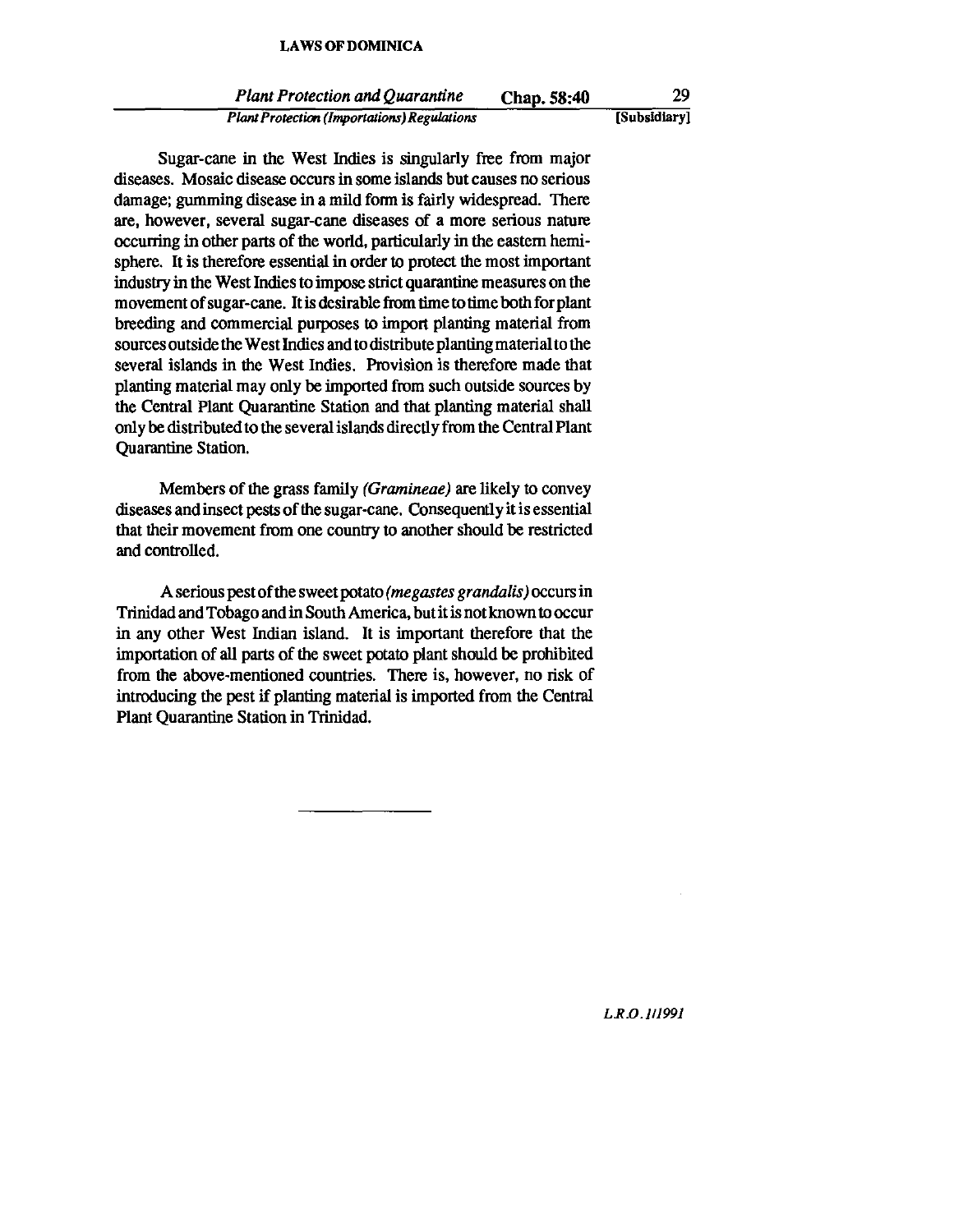30 Chap. 58:40 *Plant Protection and Quarantine*   $P$ *lant Protection (Importations) Regulations* 

#### **SCHEDULE**

#### FORM I

#### DOMINICA

#### PLANT PROTECTION (IMPORTATIONS) REGULATIONS

## (PARTlV)

(part 1)

of vessel.

**(a) Insert name** To the master of the ................................................**.................................... (a).** 

Under the provisions of the Plant Protection (Importations) Regulations (Part IV) you are required to declare whether your vessel has, at any time in the last three calendar months, called at any port or ports in the countries specified in Appendix I to this Form and, if so, to state whether or not any of the articles or things specified in Appendix II to this Form are carried on board your vessel.

I therefore call upon you to complete and to sign Part 20f this FormandI hereby forbid the landing in the Stateof any cargo, baggageorotherarticles whatsoever from your vessel without my written authority given in Form 4 as provided in the Schedule to the Plant Protection (Importations) Regulations.

*Financial Secretary.* 

Date.........................

#### (part 2)

| $(b)$ Insert name                  |                                                                 |
|------------------------------------|-----------------------------------------------------------------|
| of master.                         |                                                                 |
| (c) Insert name<br>of vessel.      |                                                                 |
| (d) Strike out                     |                                                                 |
| words which                        |                                                                 |
| do not apply.<br>$(e)$ insert name | Appendix I to this Form.                                        |
| or names of<br>ports.              | I further declare that to the best of my knowledge and belief – |
| (f) Insert name of<br>country or   |                                                                 |
| atota                              | $\pm$ Cariba and morels which is a set of $\pm$                 |

**state. • Strike out words which do not apply.**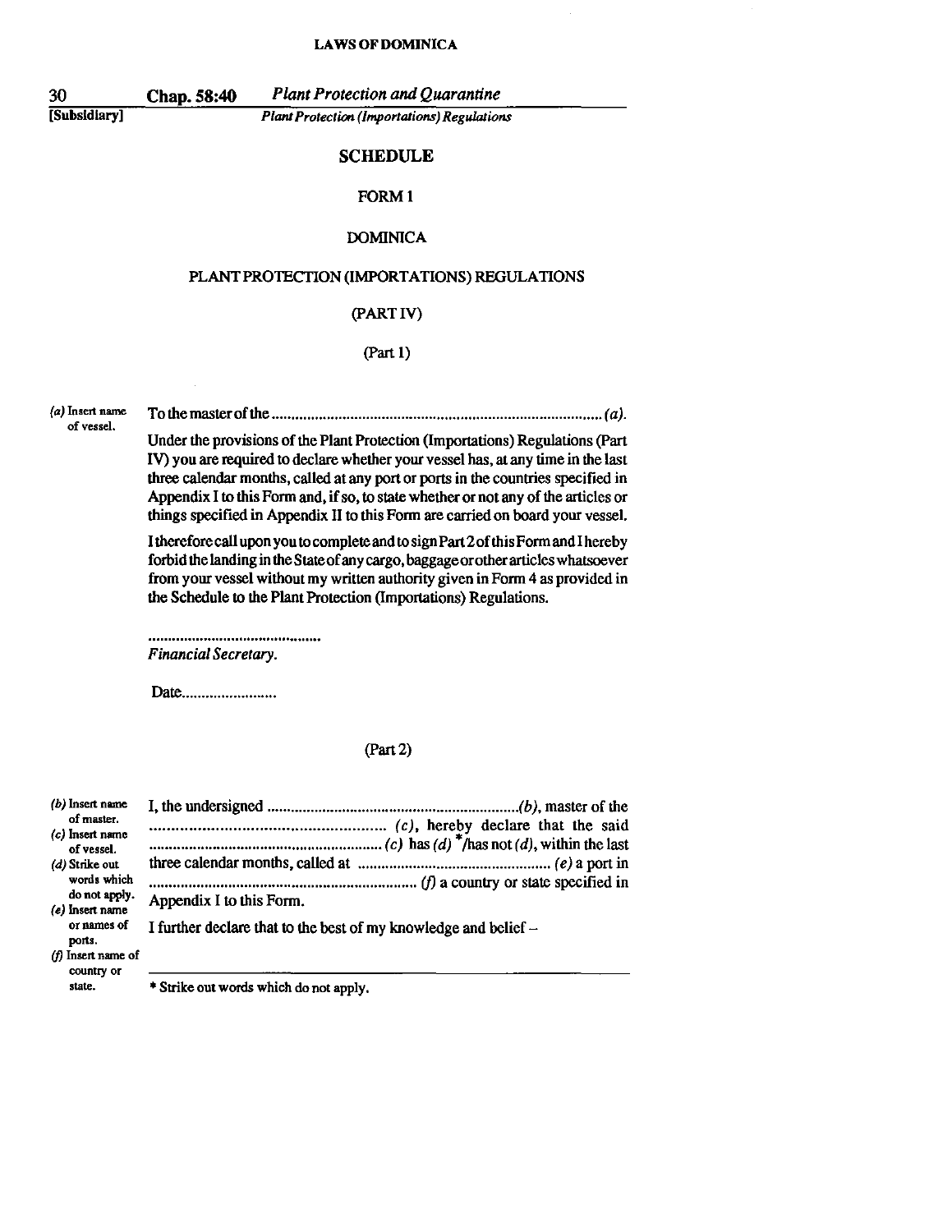| <b>Plant Protection and Quarantine</b>                                                                                                                                                             | <b>Chap.</b> 58:40 | 31                                               |
|----------------------------------------------------------------------------------------------------------------------------------------------------------------------------------------------------|--------------------|--------------------------------------------------|
| <b>Plant Protection (Importations) Regulations</b>                                                                                                                                                 |                    | [Subsidiarv]                                     |
| $(g)$ the vessel does not contain any of the articles specified in Appendix II<br>hereof:<br>$(g)$ the vessel contains the following articles which are specified in Appendix<br>II hereof namely; |                    | $(g)$ Strike out<br>words which<br>do not apply. |
|                                                                                                                                                                                                    |                    |                                                  |
|                                                                                                                                                                                                    |                    |                                                  |
|                                                                                                                                                                                                    |                    |                                                  |

*Master of vessel.* 

Date ..............................

#### APPENDIX!

Cuba, Haiti, Santo Domingo, Mexico, Honduras, Nicaragua, Guatemala, Salvador, Costa Rica and Belize; and

The following States of the United States of America: Texas, Louisiana, Mississippi, Alabama, Florida, Georgia, South Carolina, North Carolina, Virginia, Maryland.

#### **APPENDIXII**

1. Any part of the cotton plant, including  $-$ 

seed cotton, cotton seed, cotton lint, cotton linters, cotton seed meal, cotton seed cake or other parts of the cotton plant.

2. Used or second-hand bags, sacks or baling material.

3. Agricultural produce contained in bags or sacks.

4. Pillows or bedding material, not factory-made containing any part of the cotton plant.

• Strike out words which do not apply.

*L.R.O.1iI991*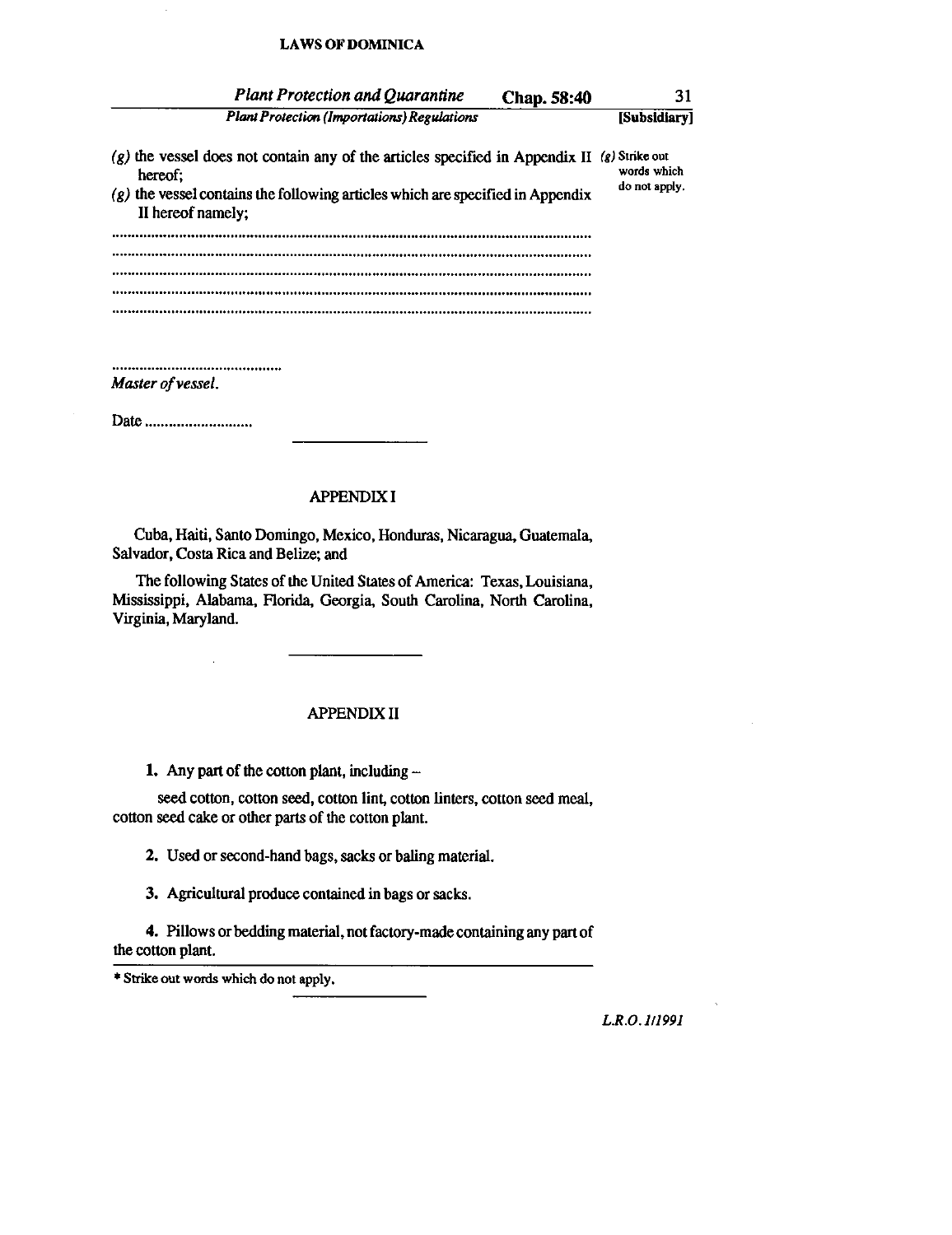[Subsidiary)

Chap. 58:40 *Plant Protection and Quarantine Plant Protection (Importations) Regulations* 

#### FORM 2

### **DOMINICA**

# PLANT PROTECTION (IMPORTATIONS) REGULATIONS

## (PARTlY)

To the Plant Protection Officer.

**(a) Insert name of vessel. (b) Insert name of port. (c) Insert hour of arrival.**  (d) Insen date. I HEREBY notify you that the vessel ................................................ (a) which arrivedattheportof *.................................................* (b) at ............................ (c) on .............................................................................. (d), has according to the declaration of the master, within the last three calendar months called ata port of a country listed, as infested with cotton boil-weevil, in regulation 24(1) of Part IV of the Plant Protection (Importations) Regulations.

> In accordance with regulation 24(2) of Part IV of the Plant Protection (Importations) Regulations, I therefor hereby call upon you to board the vessel without delay and to examine the vessel and any cargo or other articles on board and to take such action as is provided in regulation 24 (2), (3) and (4).

*Financial Secretary.* 

Date ................................ .

FORM 3

#### **DOMINICA**

## PLANT PROTECTION (IMPORTATIONS) REGULATIONS (PARTly)

To the Financial Secretary.

I HEREBY notify you that, in accordance with your notice contained in Form 2 as set out in the Schedule to the Plant Protection (Importations) Regulations dated 19, I have examined the vessel, S.S. and the cargo, baggage and other articles contained therein and-

> $\dagger$ (a) I am satisfied that there is no infestation of cotton boll-weevil in the said vessel, cargo, baggage or other articles.

tDelete paragraphs not required.

32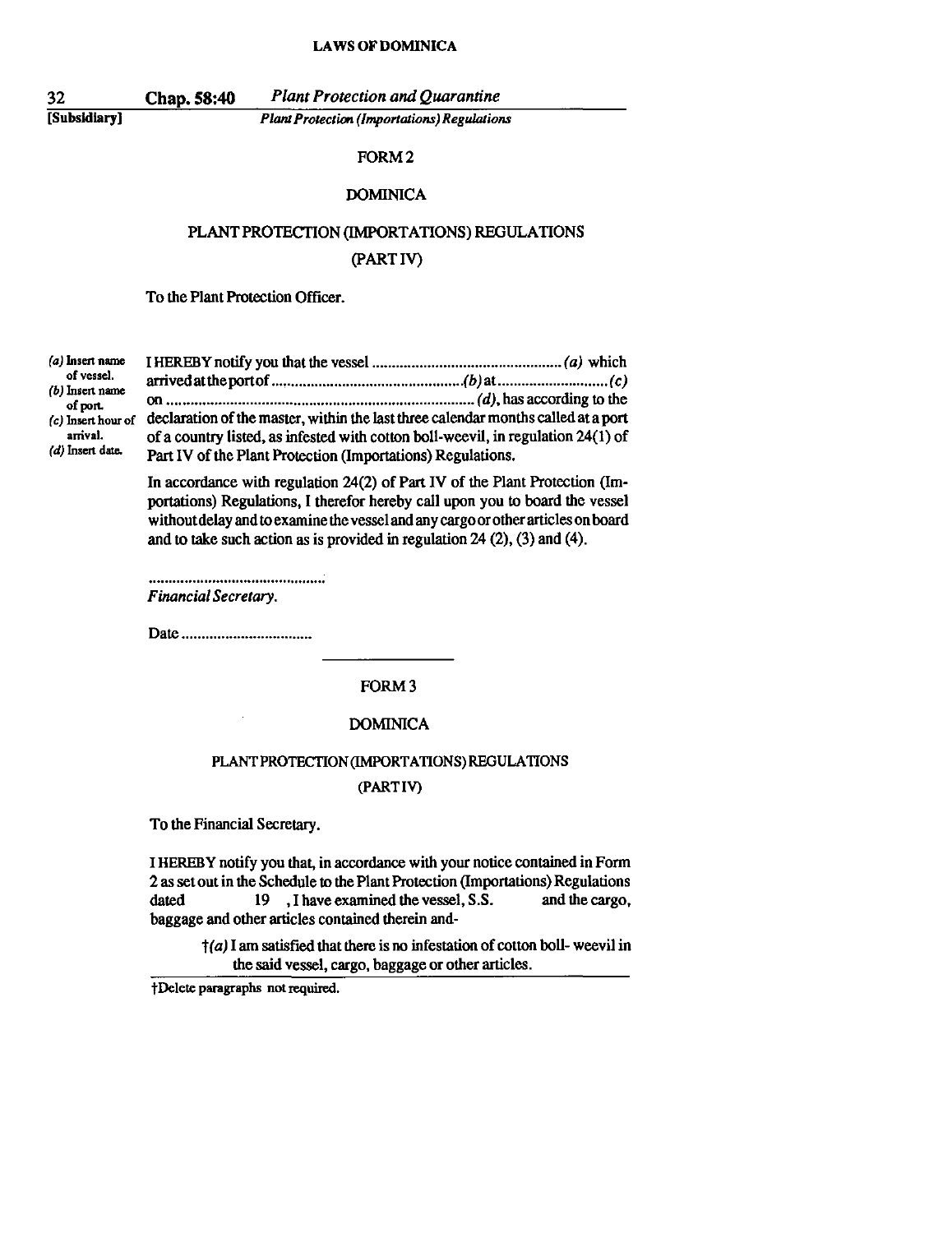| <b>Plant Protection and Quarantine</b>             | Chap. 58:40 | 33           |
|----------------------------------------------------|-------------|--------------|
| <b>Plant Protection (Importations) Regulations</b> |             | [Subsidiary] |

I therefore grant permission, in accordance with the provisions of the Plant Protection (Importations) Regulations, for landing all\*/ any part\* of the cargo, baggage orother articles on the said vessel.

 $\uparrow$ (b) I have found the whole\*/a part\* of the cargo, all\*/a portion\* of the baggage or other articles infested with cotton boil-weevil and have fumigated the said articles and am satisfied that the infestation has been destroyed.

I therefore grant pennission, in accordance with the provisions of the Plant Protection (Importations) Regulations, for landing all\*/ anypart\* of the cargo, baggage or other articles on the said vessel.

 $\uparrow$  (c) I have found the whole\*/a part\* of the cargo, all\*/a portion\* of the baggage or other articles infested with cotton boil-weevil and have removed such infested articles from the ship.

In accordance with the provisions of the Plant Protection (Importations) Regulations no other articles or things of any description may be landed from the said vessel.

 $\dagger$ (*d*) I have found the infestation to be such that, in my opinion, it cannot be completely destroyed.

In accordance with the provisions of the Plant Protection (Importations) Regulations the master of the vessel must be ordered to remove the said vessel forthwith to a distance not less than two miles from the nearest point in the State.

*Plant Protection Officer.* 

Date ................................... .

tDelete paragraphs not required. **• Delete words not required.** 

*L.R.O.lII99J*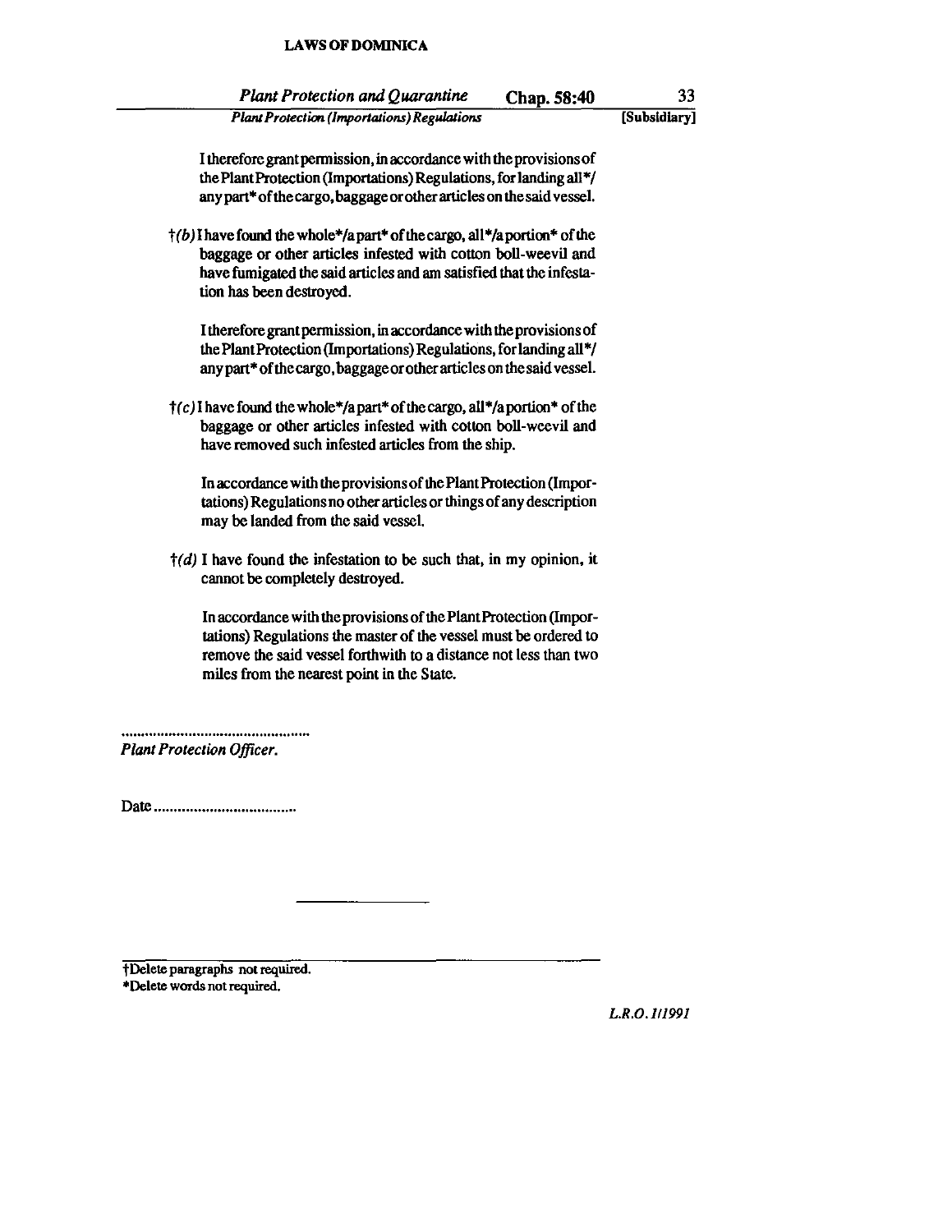$\sim 10^{11}$ 

 $\sim$ 

| 34                            | <b>Plant Protection and Quarantine</b><br>Chap. 58:40                                                                                                   |
|-------------------------------|---------------------------------------------------------------------------------------------------------------------------------------------------------|
| [Subsidiary]                  | <b>Plant Protection (Importations) Regulations</b>                                                                                                      |
|                               | FORM4                                                                                                                                                   |
|                               | <b>DOMINICA</b>                                                                                                                                         |
|                               | PLANT PROTECTION (IMPORTATIONS) REGULATIONS                                                                                                             |
|                               | (PARTIV)                                                                                                                                                |
| (a) Insert name<br>of vessel. |                                                                                                                                                         |
|                               | IHEREBY permit the landing in the State of any of the following articles carried<br>on board your vessel, namely -                                      |
|                               |                                                                                                                                                         |
|                               |                                                                                                                                                         |
|                               |                                                                                                                                                         |
|                               |                                                                                                                                                         |
|                               | Financial Secretary.                                                                                                                                    |
|                               |                                                                                                                                                         |
|                               | FORM <sub>5</sub>                                                                                                                                       |
|                               | <b>DOMINICA</b>                                                                                                                                         |
|                               |                                                                                                                                                         |
|                               | PLANT PROTECTION (IMPORTATION) REGULATIONS<br>(PARTIV)                                                                                                  |
|                               |                                                                                                                                                         |
| (a) Insert name<br>of vessel. | I HEREBY notify you that a Plant Protection Officer has declared that he has                                                                            |
|                               | found certain articles on your vessel infested with the cotton boll-weevil                                                                              |
|                               | (Anthonomus grandis Boheman) and that he has removed the infested articles<br>in insect-proof containers to the shore for the purpose of destroying the |
|                               | infestation.                                                                                                                                            |
|                               | In accordance with the provisions of the Plant Protection (Importations)                                                                                |
|                               | Regulations, I hereby notify you that no other articles of any description may<br>be landed from your vessel.                                           |
|                               | Financial Secretary.                                                                                                                                    |
|                               |                                                                                                                                                         |
|                               |                                                                                                                                                         |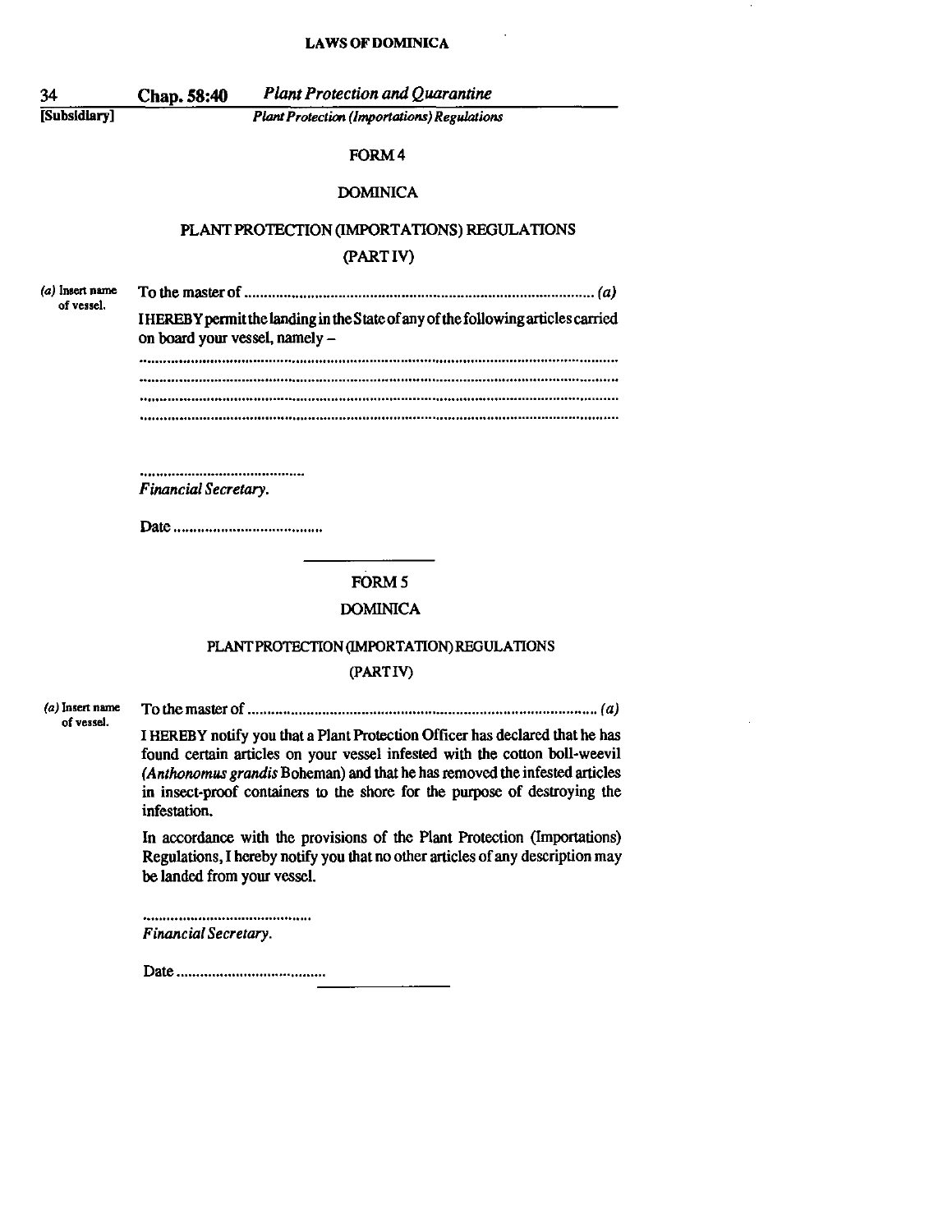| <b>Plant Protection and Quarantine</b>                                                                                                                                                                                              | Chap. 58:40 | 35                                                                 |
|-------------------------------------------------------------------------------------------------------------------------------------------------------------------------------------------------------------------------------------|-------------|--------------------------------------------------------------------|
| <b>Plant Protection (Importations) Regulations</b>                                                                                                                                                                                  |             | [Subsidiary]                                                       |
| FORM 6                                                                                                                                                                                                                              |             |                                                                    |
| <b>DOMINICA</b>                                                                                                                                                                                                                     |             |                                                                    |
| PLANT PROTECTION (IMPORTATIONS) REGULATIONS                                                                                                                                                                                         |             |                                                                    |
| (PARTIV)                                                                                                                                                                                                                            |             |                                                                    |
|                                                                                                                                                                                                                                     |             |                                                                    |
| I HEREBY notify you that a Plant Protection Officer has declared that<br>infested with the cotton boll-weevil (Anthonomus grandis Boheman) in such                                                                                  |             | vessel.<br>(b) Insert name<br>and descrip-<br>tion of<br>articles. |
| a manner that the infestation cannot be completely destroyed to his satisfaction.                                                                                                                                                   |             |                                                                    |
| By authority of the Minister under the Plant Protection (Importations) Regu-<br>lations of this State I hereby call upon you to remove your vessel forthwith to<br>a distance not less than two miles from any point of this State. |             |                                                                    |
|                                                                                                                                                                                                                                     |             |                                                                    |
| FORM 7<br><b>DOMINICA</b>                                                                                                                                                                                                           |             |                                                                    |
| PLANT PROTECTION (IMPORTATIONS) REGULATIONS                                                                                                                                                                                         |             |                                                                    |
| (PARTIV)                                                                                                                                                                                                                            |             |                                                                    |
| (Part 1)                                                                                                                                                                                                                            |             |                                                                    |
| The Plant Protection Officer.<br>To:                                                                                                                                                                                                |             |                                                                    |
|                                                                                                                                                                                                                                     |             | (b) Insert date<br>and hour.<br>(c) Insert name of                 |
| at the post office pending examination by you in accordance with regulation<br>25(1) of Part IV of the Plant Protection (Importations) Regulations.                                                                                 |             | country.                                                           |
| Postmaster.                                                                                                                                                                                                                         |             |                                                                    |
|                                                                                                                                                                                                                                     |             |                                                                    |
|                                                                                                                                                                                                                                     |             |                                                                    |
|                                                                                                                                                                                                                                     |             |                                                                    |

*L.R.O.1Jl99J*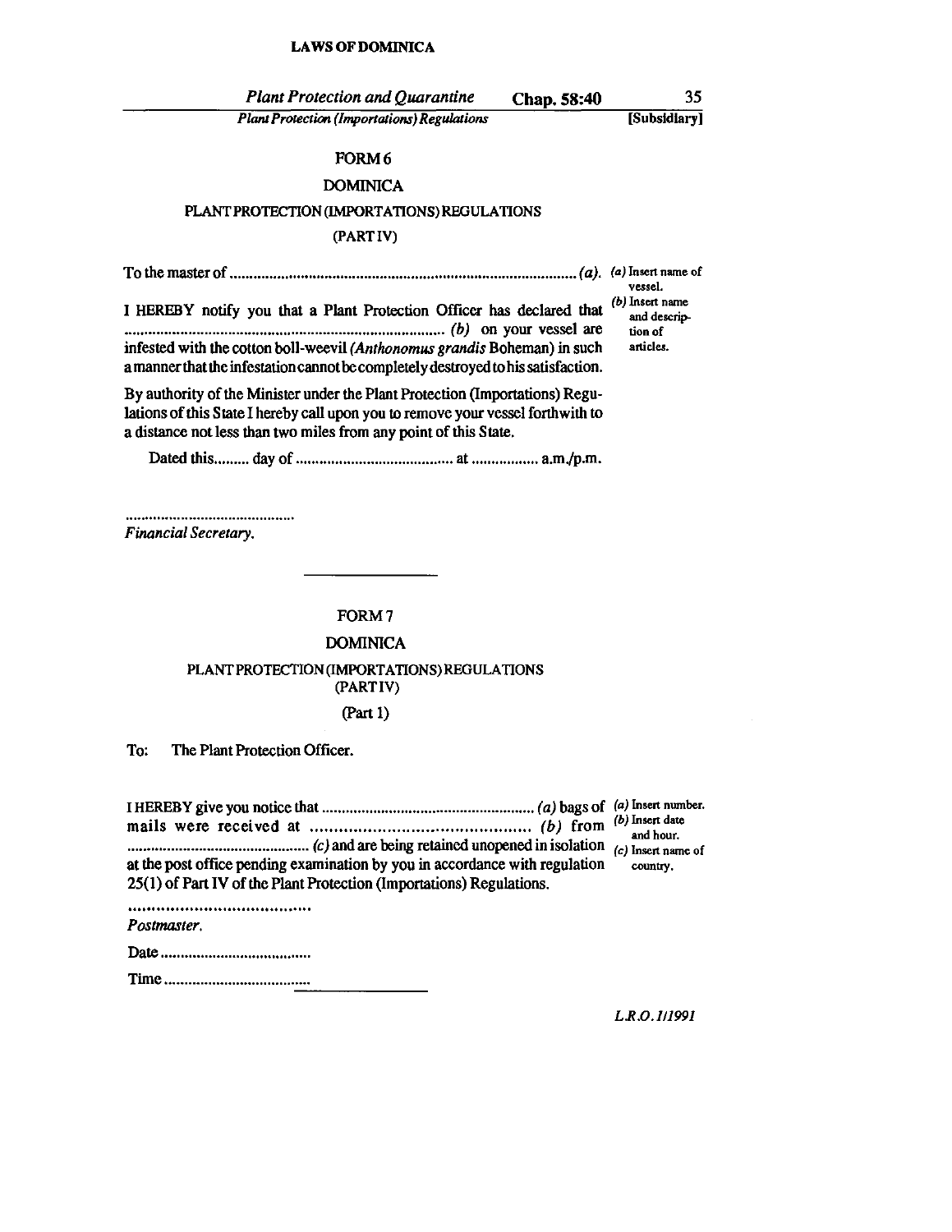[Subsidiary]

Chap. 58:40 *Plant Protection and Quarantine Planl Protection (Importations) Regulations* 

#### (Part 2)

## CERTIFICATE OF EXAMINATION

To the Postmaster.

I HEREBY certify that the mail bags referred to in Part I of this Form were opened in my presence and that the bags and the contents have been examined by me.

 $(a)$  and  $(b)$ **Strike off whichever paragraph is not applica**ble.

(a) I am satisfied that the bags and their contents are free from infestation of the cotton boil· weevil and I therefore grant permission for delivery to the addresses in the usual manner.

(b) I am satisfied that the bags and their contents were infested with cotton boil· weevil and that the said infestation has been destroyed to my satisfaction.

*Plant Protection Officer.* 

Date ...................................... ..

Time ...................................... .

36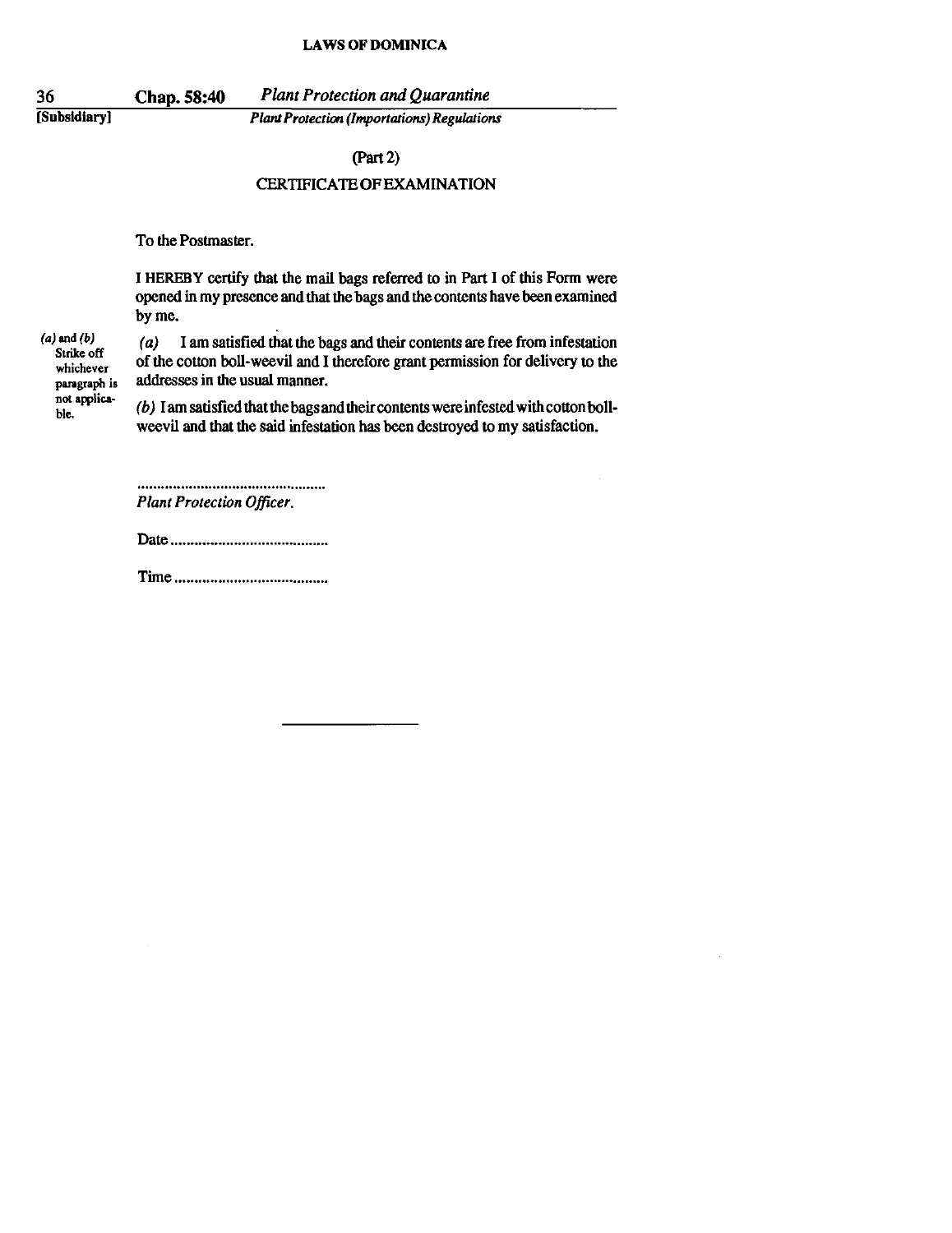$\hat{\mathcal{L}}$ 

| Chap. 58:40<br><b>Plant Protection and Quarantine</b>                                                                                                                                                                                                                                                  | 37                                                         |
|--------------------------------------------------------------------------------------------------------------------------------------------------------------------------------------------------------------------------------------------------------------------------------------------------------|------------------------------------------------------------|
| <b>Plant Protection (Import Prohibition) Regulations</b>                                                                                                                                                                                                                                               | [Subsidiary]                                               |
| <b>SUBSIDIARY LEGISLATION</b>                                                                                                                                                                                                                                                                          |                                                            |
| PLANT PROTECTION (IMPORT PROHIBITION)<br><b>REGULATIONS</b>                                                                                                                                                                                                                                            | 22/1956.                                                   |
| deemed to be made under section 28                                                                                                                                                                                                                                                                     |                                                            |
| [17th October 1956]                                                                                                                                                                                                                                                                                    | Commencement.                                              |
| 1. These Regulations may be cited as the $-$                                                                                                                                                                                                                                                           | Short Title.                                               |
| PLANT PROTECTION (IMPORT PROHIBITION)<br><b>REGULATIONS</b>                                                                                                                                                                                                                                            |                                                            |
| and shall be read as one with the Plant Protection (Importations)<br>Regulations (hereinafter referred to as the principal Regulations).                                                                                                                                                               |                                                            |
| 2. In these Regulations, the expression "fruits" shall have the same<br>meaning as in the principal Regulations, and shall include tomatoes.                                                                                                                                                           | Interpretation.                                            |
| 3. During the period for which these Regulations remain in force<br>no fruit shall be imported into the State from the State of Florida.                                                                                                                                                               | Prohibition on<br>importation of<br>fruit from<br>Florida. |
| 4. During the period for which these Regulations remain in force,<br>fruits shall not be imported into the State from the United States of<br>America unless they are accompanied by a certificate delivered by an<br>official of the plant protection service of the country of export<br>stating $-$ | Restriction on<br>importation of<br>fruit from U.S.A.      |
| (a) that such fruits have not originated from, nor passed through,<br>the State of Florida or any other place where the incidence<br>of the Mediterranean fruit fly has been reported; and                                                                                                             |                                                            |
| $(b)$ that such fruits have been examined at the place of export<br>and that they are free of disease and insect pests.                                                                                                                                                                                |                                                            |
| 5. These Regulations shall remain in force until the Minister for Duration.<br>Trade and Production by Notice published in the Gazette declares that<br>he is satisfied that the State of Florida is free of the Mediterranean fruit<br>fly.                                                           |                                                            |
|                                                                                                                                                                                                                                                                                                        | L R.O. 1/1991                                              |

 $\mathcal{L}^{\mathcal{L}}$